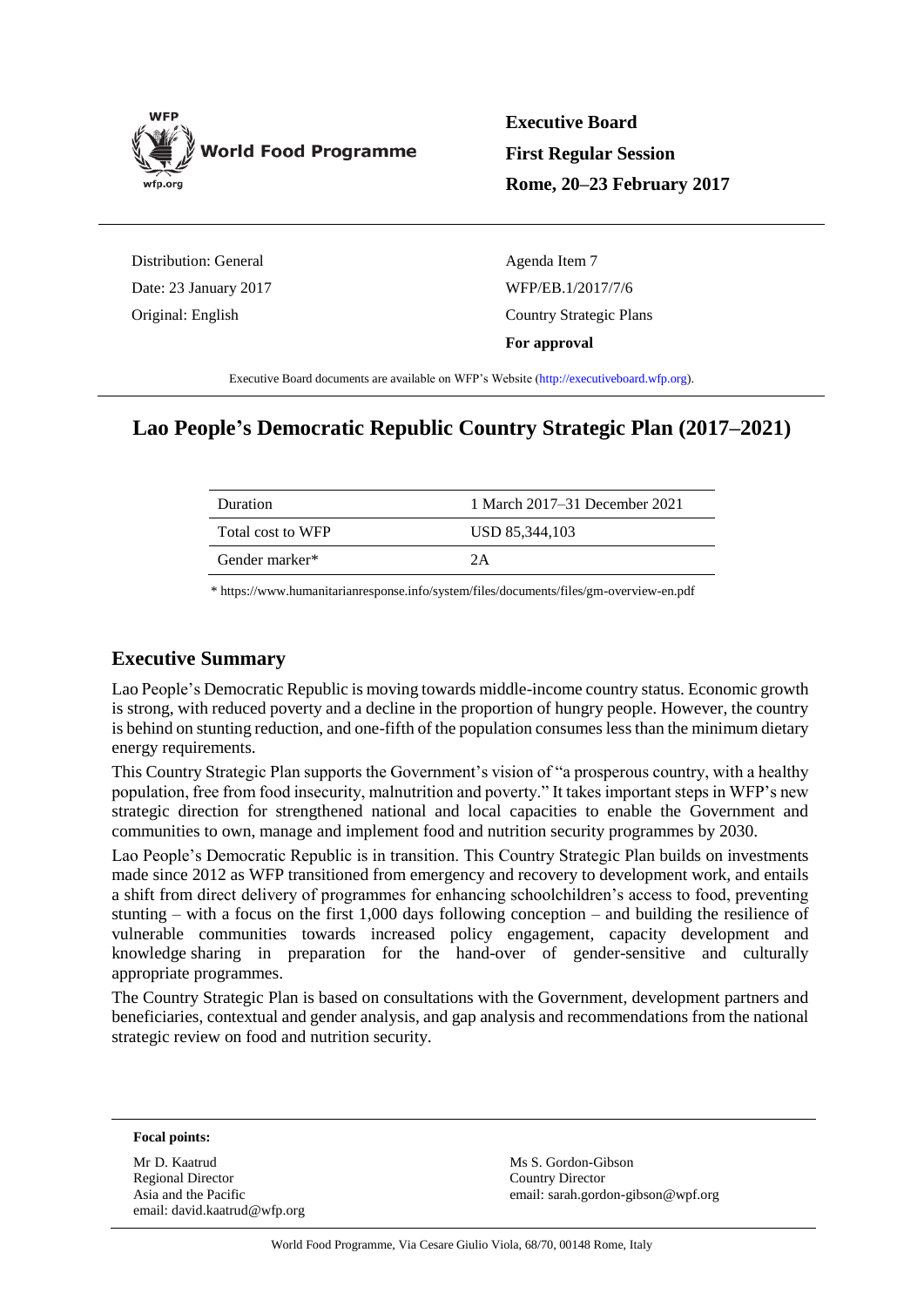It seeks to achieve the following strategic outcomes:

- i) Schoolchildren in remote rural areas have sustainable access to food by 2021.
- ii) Stunting rates among children under 2 in provinces with high levels of malnutrition meet national targets by 2025.
- iii) Vulnerable households in climate-sensitive districts are more resilient to seasonal and long-term shocks and stresses.
- iv) National and local governance institutions are strengthened to improve service delivery, especially in hard-to-reach areas, by 2025.

The Country Strategic Plan will contribute to implementation of the Government's National Socio-Economic Development Plan (2016**–**2020), sector strategies and plans of action and the United Nations Partnership Framework (2017**–**2021), and to achievement of Sustainable Development Goals 2 and 17. It is aligned with WFP's Strategic Results 1, 2, 4 and 5.

#### **Draft decision\***

-

The Board approves Lao People´s Democratic Republic Country Strategic Plan (2017–2021) (WFP/EB.1/2017/7/6) at a total cost to WFP of USD 85.3 million.

<sup>\*</sup> This is a draft decision. For the final decision adopted by the Board, please refer to the Decisions and Recommendations document issued at the end of the session.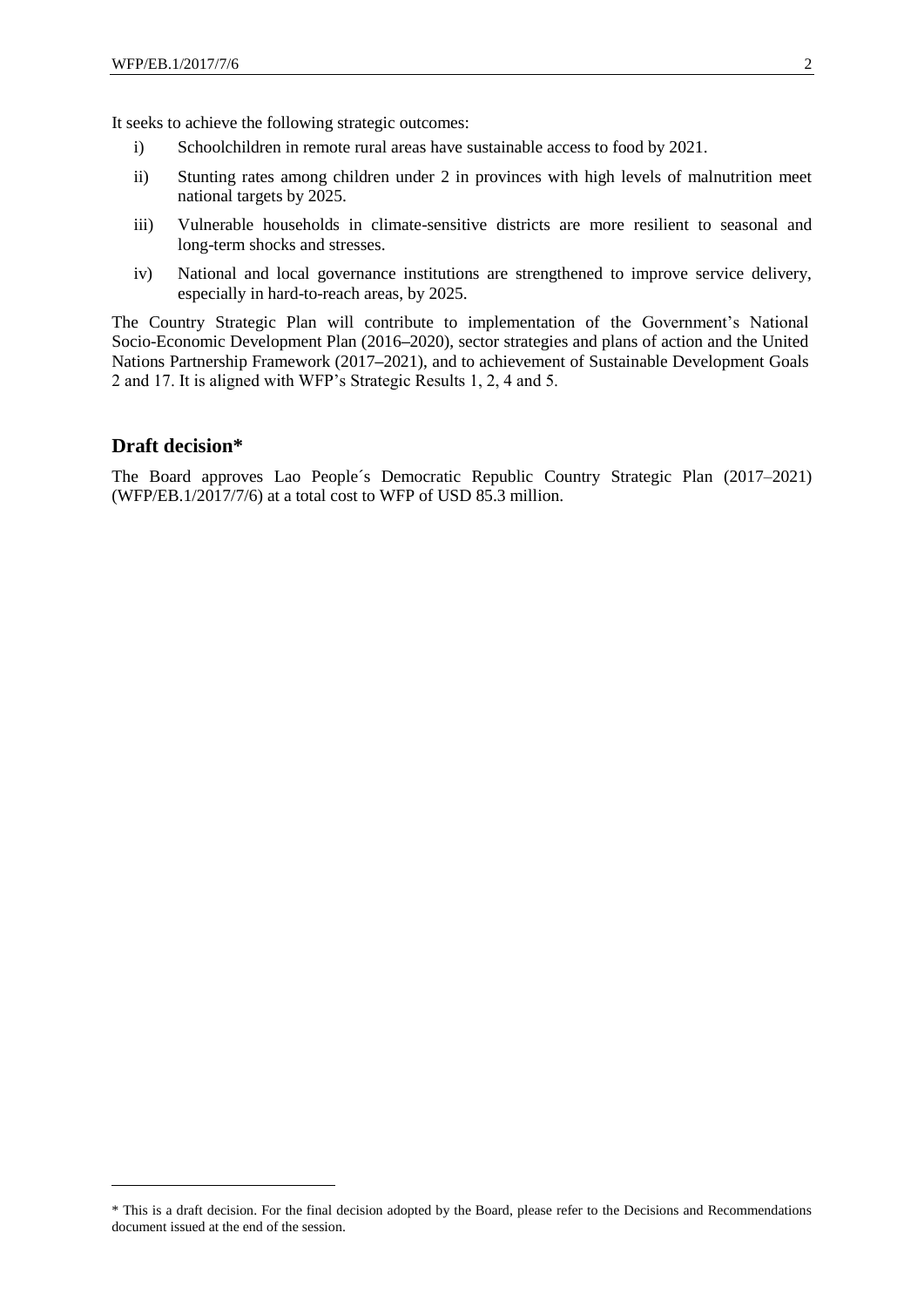## **1. Country Analysis**

#### **1.1 Country Context**

- <span id="page-2-0"></span>1. Lao People's Democratic Republic (Lao PDR) is a land-locked and least-developed country, ranking 141st of 188 countries in the 2015 Human Development Index. <sup>1</sup> The country's population of 6.5 million people<sup>2</sup> is predominantly rural and ethnically diverse, with 49 officially recognized ethnic groups.
- 2. Lao PDR ranks as the world's 73rd most vulnerable country to climate change<sup>3</sup> because of its dependence on climate-sensitive natural resources and its low adaptive capacity. It is susceptible to drought, floods and typhoons.
- 3. Annual growth in gross domestic product (GDP) is about 7 percent, 4 largely from exploitation of natural resources. This growth contrasts with rising inequalities among regions and population groups.
- <span id="page-2-1"></span>4. Lao PDR ranks 57th of 145 countries in the Global Gender Gap Index 2015. Based on documents from Lao Women's Union, it is estimated that only 3 percent of village heads are women, and village committees often have only one woman member. The adult literacy rate is 77.4 percent for men and 68.7 for women,<sup>5</sup> reflecting gender inequalities, which are magnified in remote ethnic communities. While the overall primary school enrolment rate is 98 percent, rates in areas with school meals are up to 8 percent higher than those in areas without. Attendance remains low, particularly in rural areas and among ethnic groups.

#### **1.2 Progress Towards SDG 2**

#### *Progress on SDG 2 targets*

- 5. *Access to food.* While Lao PDR has managed to reduce the proportion of hungry poor people from 33 to 23 percent over the past decade,<sup>4</sup> the 2015 Global Hunger Index still rates hunger levels in the country as "serious".<sup>6</sup>
- 6. On average, 14 percent of the rural population is food-insecure. A household's access to food is constrained by poverty, declining land availability, volatile farmgate prices and low agricultural productivity. Changing climate patterns combined with poor access to both markets and diverse livelihoods worsen the situation in remote upland areas, where 25 percent of households are food-insecure.
- 7. Food and nutrition insecurity is closely associated with poverty and vulnerability. An estimated 30 percent of the population lives below the national poverty line of USD 1.25 per day[.](#page-2-0) 1
- 8. *Nutrition.* Malnutrition remains a major challenge, with stunting affecting 37.6 percent of boys and 33.6 percent of girls. <sup>7</sup> The annual economic cost of undernutrition is estimated at 2.4 percent of GDP, or USD 197 million.<sup>8</sup>

1

<sup>&</sup>lt;sup>1</sup> United Nations Development Programme (UNDP). Human Development Report 2015.

<sup>2</sup> Of whom 50.3 percent are women or girls, and 49.7 percent are men or boys. Lao Statistics Bureau and World Bank. 2014. Poverty Profile in Lao PDR; and Lao Statistics Bureau. 2015. Results of the Population and Housing Census, 2015.

<sup>3</sup> Germanwatch e.V. Global Climate Risk Index. 2016.

<sup>4</sup> Lao Statistics Bureau and World Bank 2014. Poverty Profile in Lao PDR.

<sup>5</sup> Lao Social Indicator Survey. 2011–2012.

<sup>6</sup> International Food Policy Research Institute (IFPRI). 2015. *2015 Global Hunger Index: Armed Conflict and the Challenge of Hunger*.

<sup>7</sup> Ministry of Health and United Nations Children´s Fund (UNICEF). 2015. Lao Child Anthropometry Assessment Survey, add-on to the 2015 National Immunization Survey, 2015.

<sup>8</sup> National Economic Research Institute (NERI), 2013. *The Economic Consequences of Malnutrition in Lao PDR: A Damage Assessment Report*.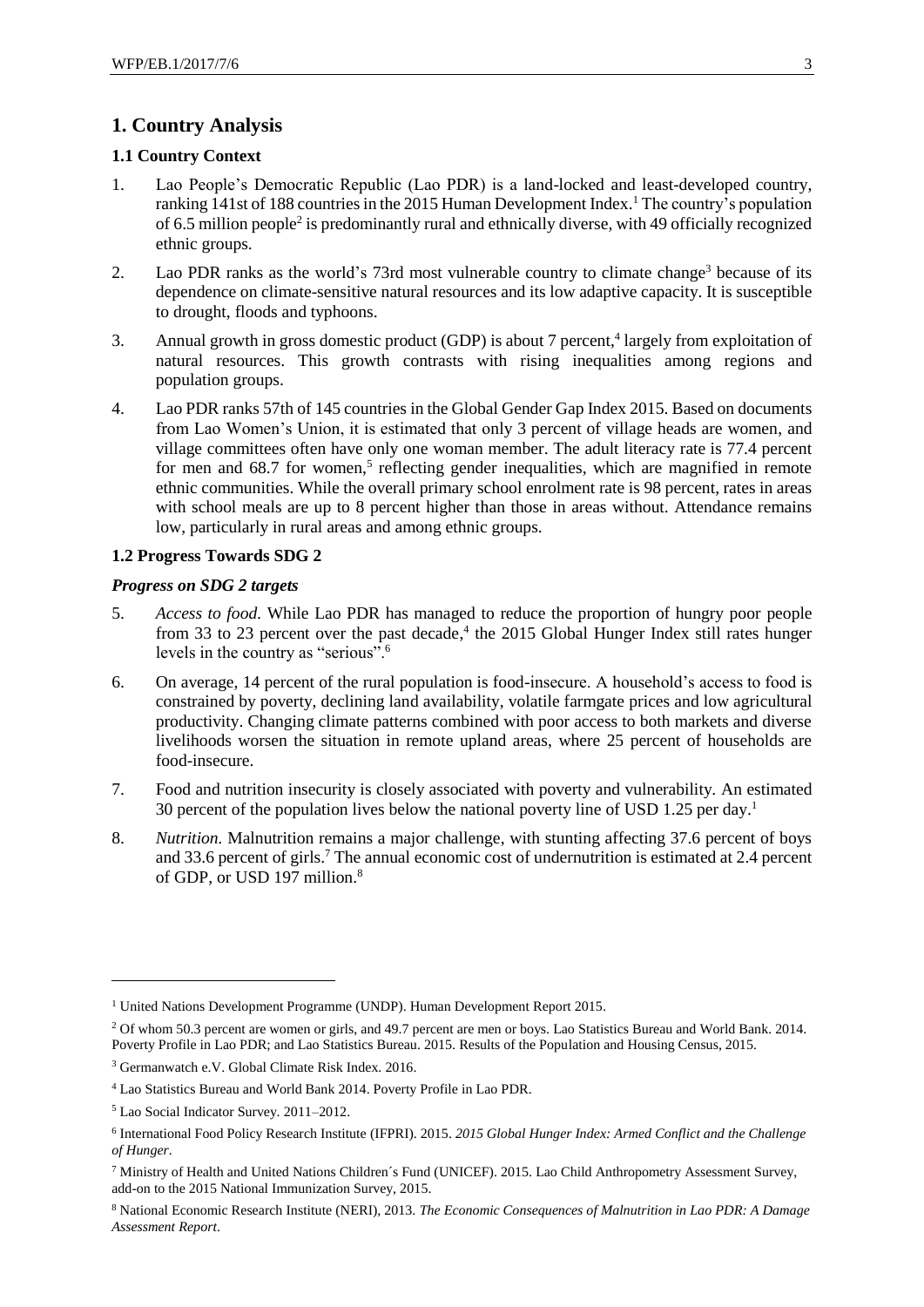- 9. Malnutrition is influenced by dietary restrictions during pregnancy and suboptimal child feeding practices linked to cultural beliefs and taboos. Only 40 percent of children under 6 months of age are exclusively breastfed, and 52 percent of infants aged 6–8 months receive complementary feeding[.](#page-2-1) 5
- 10. Causes of malnutrition include poverty; low education levels; insufficient access to potable water; poor sanitary conditions; geographic isolation; lack of basic health care, disease treatment and prevention; and traditional gender norms and child weaning practices.
- 11. *Smallholder farmer productivity and incomes.* Lao PDR is a predominantly agrarian society; 76 percent of households are engaged in agriculture,<sup>9</sup> which accounts for 23.2 percent of GDP.<sup>10</sup> Productivity in the non-farm sector is low.<sup>11</sup> Subsistence farming remains widespread, with 90 percent of rural households growing rice and 30 percent growing additional crops.
- 12. Livelihoods are sensitive to changes in food prices and the availability of land. As there are more sellers than buyers of rice, especially in surplus areas in the country's centre and south, an increase in rice prices has a net benefit, while a decrease results in reduced welfare.
- 13. *Sustainable food systems.* Climate change is a major challenge faced by rural livelihoods. Changes in rainfall quantities and the onset of the rainy season affect the conditions for paddy and cash crops. Increases in temperature and shorter but more intense rainy seasons increase the risk of both drought and floods. Only 17 percent of cultivable land is utilized, mainly for rice. The availability of forest foods is declining as a result of deforestation and inappropriate gathering methods.<sup>12</sup> These challenges increase women's workload and reduce dietary diversity for vulnerable communities.

#### *Macroeconomic environment*

14. Lao PDR is one of the fastest growing economies in the East Asia and Pacific region. The economic outlook remains favourable, with GDP growth of about 7 percent expected to continue, supported by the power sector and increasing integration into the Association of Southeast Asian Nations (ASEAN).<sup>13</sup>

## *Key cross-sector linkages*

15. All strategic outcomes will contribute to Sustainable Development Goal (SDG) 2 and be in synergy with the other SDGs, particularly SDG 5 on gender, SDG 4 on education (strategic outcome 1), and SDG 13 on climate action (strategic outcome 3) and sustainable development.

### **1.3 Hunger Gaps and Challenges**

- 16. The national strategic review of food and nutrition security carried out in 2015/2016 involved consultations with stakeholders at the central level and in 17 provinces, including the Government, United Nations agencies, financial institutions, civil society, the private sector, academia and groups of women and men in communities. Members of the team carrying out the review visited Viet Nam to learn how it achieved food and nutrition security.
- 17. The review identified the following main challenges: i) weaknesses in the governance structures for addressing the complex and cross-sector issues of food and nutrition security and translating strategies and plans into implementation; ii) insufficient budget to achieve SDG 2 targets; iii) limited social protection and safety nets; iv) persistent cultural taboos and poor nutrition knowledge; v) uneven access to food; vi) low levels of productivity among smallholder farmers; and vii) increased vulnerability to climate risks and decreased capacity to cope with weather variations among smallholder farmers.

1

<sup>9</sup> Lao Census of Agriculture, 2010-**–**2011.

<sup>10</sup> Lao Statistics Bureau. 2014. Statistical Yearbook 2014.

<sup>11</sup> World Bank. 2014. *Drivers of Poverty Reduction*.

<sup>&</sup>lt;sup>12</sup> Ministry of Agriculture and Forestry. 2016. Comprehensive Food Security Assessment.

<sup>13</sup> World Bank, 2016. Overview: Lao PDR.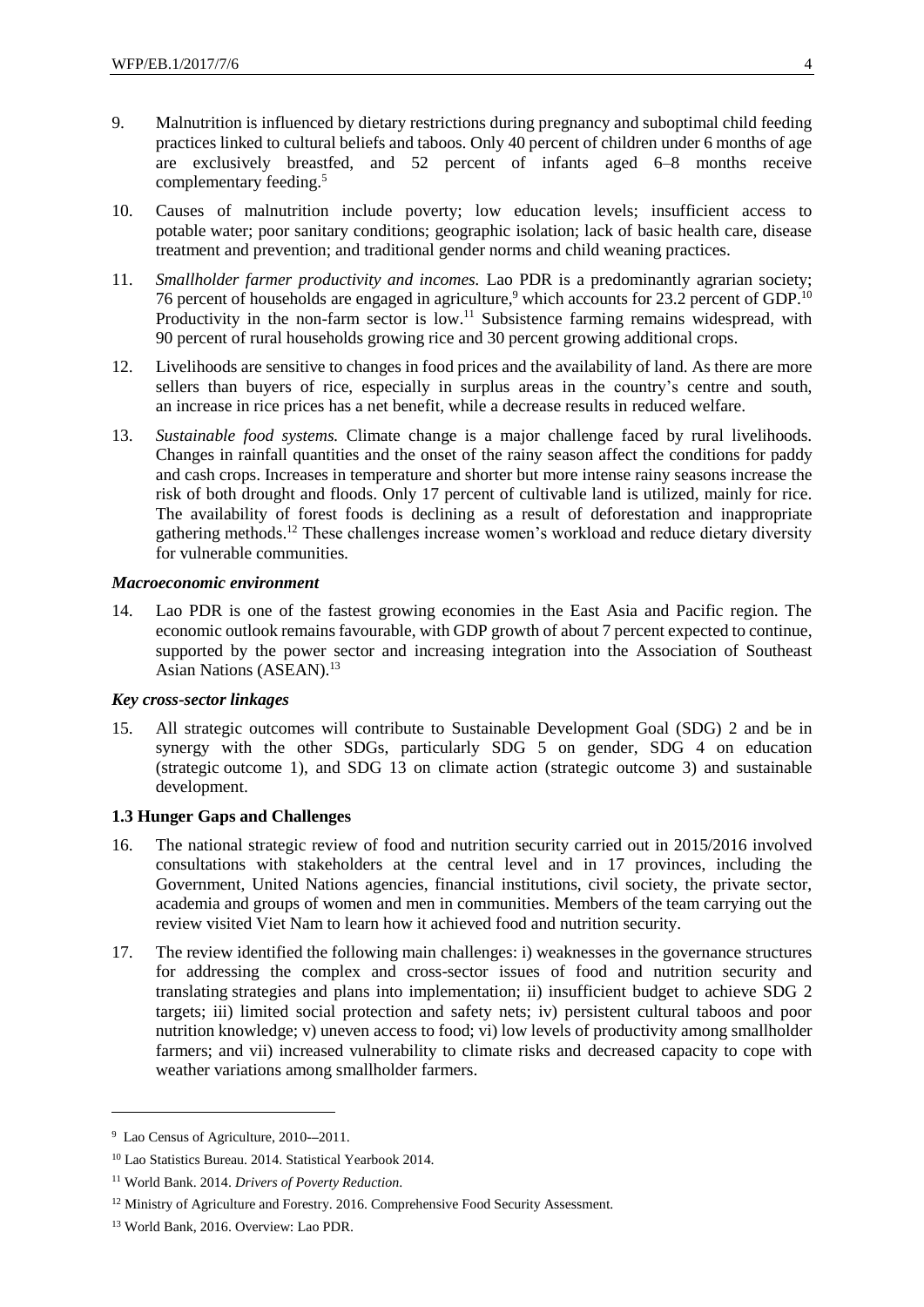#### **1.4 Country Priorities**

#### *Government*

- 18. Lao PDR has well-defined national strategies guiding socio-economic programmes. The objectives of the 8th National Socio-Economic Development Plan (NSEDP) are to graduate to middle-income country (MIC) status, eradicate poverty, achieve sustainable human development, and ensure effective management and utilization of natural resources.
- 19. The National Nutrition Strategy (2016–2025) and Action Plan (2016–2020) emphasize a multi-sector and cohesive approach to reducing all forms of malnutrition. Lao PDR joined the Scaling Up Nutrition (SUN) movement in 2011, and established a national nutrition committee in 2013 to coordinate implementation of the action plan.
- 20. The Agricultural Development Strategy to 2025 focuses on achieving food security through sustainable agriculture and a strengthened agricultural production system. The 2010 National Strategy on Climate Change reinforces the Government's commitment to climate change adaptation and mitigation efforts.
- 21. The Plan of Action of the School Meals Programme (2016**–**2020) and the 2014 Policy on Promoting School Lunch recognize that school meals contribute to food security.
- 22. The National Strategy for Gender Equality (2016**–**2025) includes activities for eradicating discrimination against women and girls in food and nutrition security and providing opportunities for women and girls to have the same access to quality food as men and boys have.
- 23. Finalized with support from WFP, the National Disaster Response Plan sets out roles and responsibilities for stakeholders in coordinated responses to natural disasters.

#### *United Nations and other partners*

- 24. The United Nations Partnership Framework (UNPF) 2017**–**2021 supports the Government in becoming an MIC whose people benefit equally from quality services.
- 25. The UNPF is based on country analysis, assessment of progress towards the Millennium Development Goals and findings of an evaluation of the United Nations Development Assistance Framework (UNDAF) for 2012**–**2016.
- 26. Food and nutrition security is one of the outcomes in the UNPF human development pillar, which underlines the need to focus on the first 1,000-days after conception and to transition from subsistence to market-oriented agricultural production, adapted to climate change and the needs of smallholder farmers.
- 27. Non-governmental organizations (NGOs) provide capacity development and policy support, and implement food and nutrition security projects. Plan International coordinates the SUN Civil Society Alliance supporting the Government's nutrition agenda.
- 28. Donors provide multi-year development assistance, directly to the Government or through international organizations, and bilateral technical cooperation.

#### **2. Strategic Implications for WFP**

#### **2.1 WFP's Experience and Lessons Learned**

29. WFP started providing relief assistance in Lao PDR in 1975, establishing a country office in 2000. In 2012 it shifted to a five-year development portfolio providing school meals and activities for mother-and-child health and nutrition, asset creation and emergency preparedness and response. In view of the changing operational environment, WFP and the Government are moving towards sustainable outcomes, including through strengthened government systems and institutional capacity at all levels.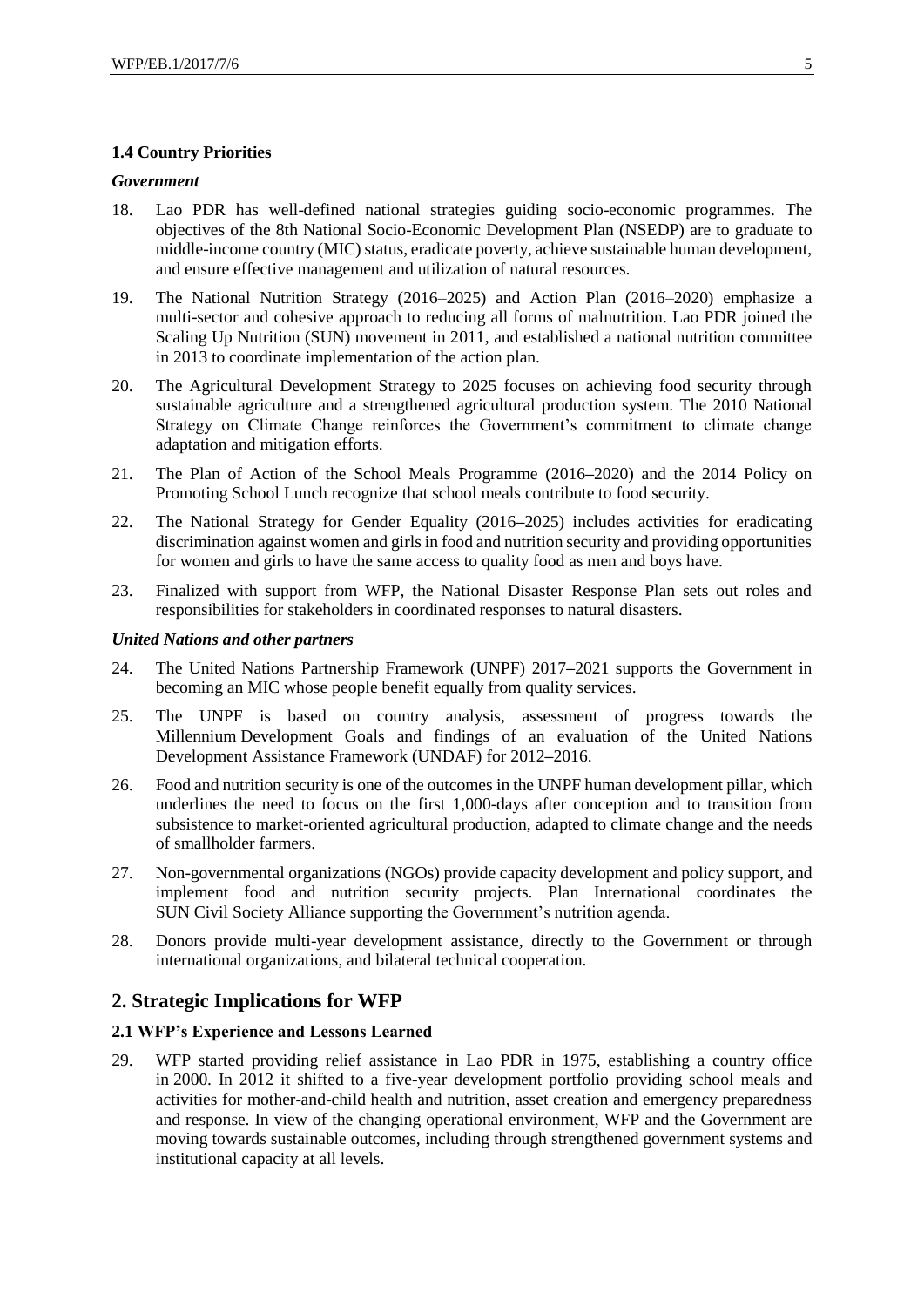- 30. The 2014 mid-term evaluation of the country programme (2012**–**2016) highlighted the need for: i) enhanced sustainability through closer alignment of WFP's activities with national plans and capacity development of government counterparts for gradual hand-over; and ii) more comprehensive assistance to address stunting and persistently high malnutrition rates.
- 31. A 2015 baseline survey of the school meals programme identified the need to address limited dietary diversity, limited access to water, poor hygiene practices and low literacy rates. The 2016 Systems Approach for Better Education Results (SABER) school feeding analysis concluded that a policy framework for school meals has been established, but the financial and institutional capacities for coordinating and implementing school feeding are still being developed.
- 32. An inter-agency simulation exercise facilitated by WFP in 2016 identified gaps in emergency preparedness and response capacity, needs assessments, response planning and coordination arrangements. The Government and humanitarian actors working in the country have prepared an action plan for addressing these challenges.

#### **2.2 Opportunities for WFP**

33. The strategic review identified six priority actions: i) strengthen coordination mechanisms at all levels and among sectors, and provide technical assistance; ii) ensure funding and implementation of the multi-sector plan of action for the national nutrition strategy; iii) provide basic social benefits for the most vulnerable people; iv) promote dietary diversity through consumption of locally available nutrient-rich food; v) support smallholder farmers along the value chain; and vi) increase farmers' awareness of climate risks for agriculture.

#### **2.3 Strategic Changes**

- 34. The CSP aims to address the challenges and implement the priority actions identified in evaluations, the strategic review and consultations with the Government, development partners and communities. It highlights the need for WFP to continue providing food assistance in the short-term while also working to strengthen national and local capacities and investing in sustainable food and nutrition security programmes to support the country's progress towards MIC status and achievement of SDG 2.
- 35. The CSP builds on WFP's long-term partnership with the Government, and its comparative advantages and complementarities with partners. It is aligned with the NSEDP, supports the resilience and human development pillars of the UNPF and contributes to WFP's Strategic Results 1, 2, 4 and 5.

## **3. WFP Strategic Orientation**

#### **3.1 Direction, Focus and Intended Impacts**

- 36. The national nutrition strategy provides the framework for WFP's contribution to the achievement of national food and nutrition security targets. Developed with the aim of achieving SDG 2, this strategy uses a multi-sector cohesive approach with 22 priority interventions. WFP's strategic outcomes contribute directly to 19 of these.
- 37. Through this CSP, WFP plans to shift from providing food assistance to engaging in policy and capacity development for gradual hand-over, leading to community-run and government-financed food and nutrition security programmes in the medium term, with the Government and communities independently designing, implementing and managing their own programmes by 2030.
- 38. In alignment with the Government's strategy and WFP's commitments to being accountable to affected populations, communities will be at the centre of all actions, ensuring equitable participation in and ownership of activities to be incorporated into local development plans and structures.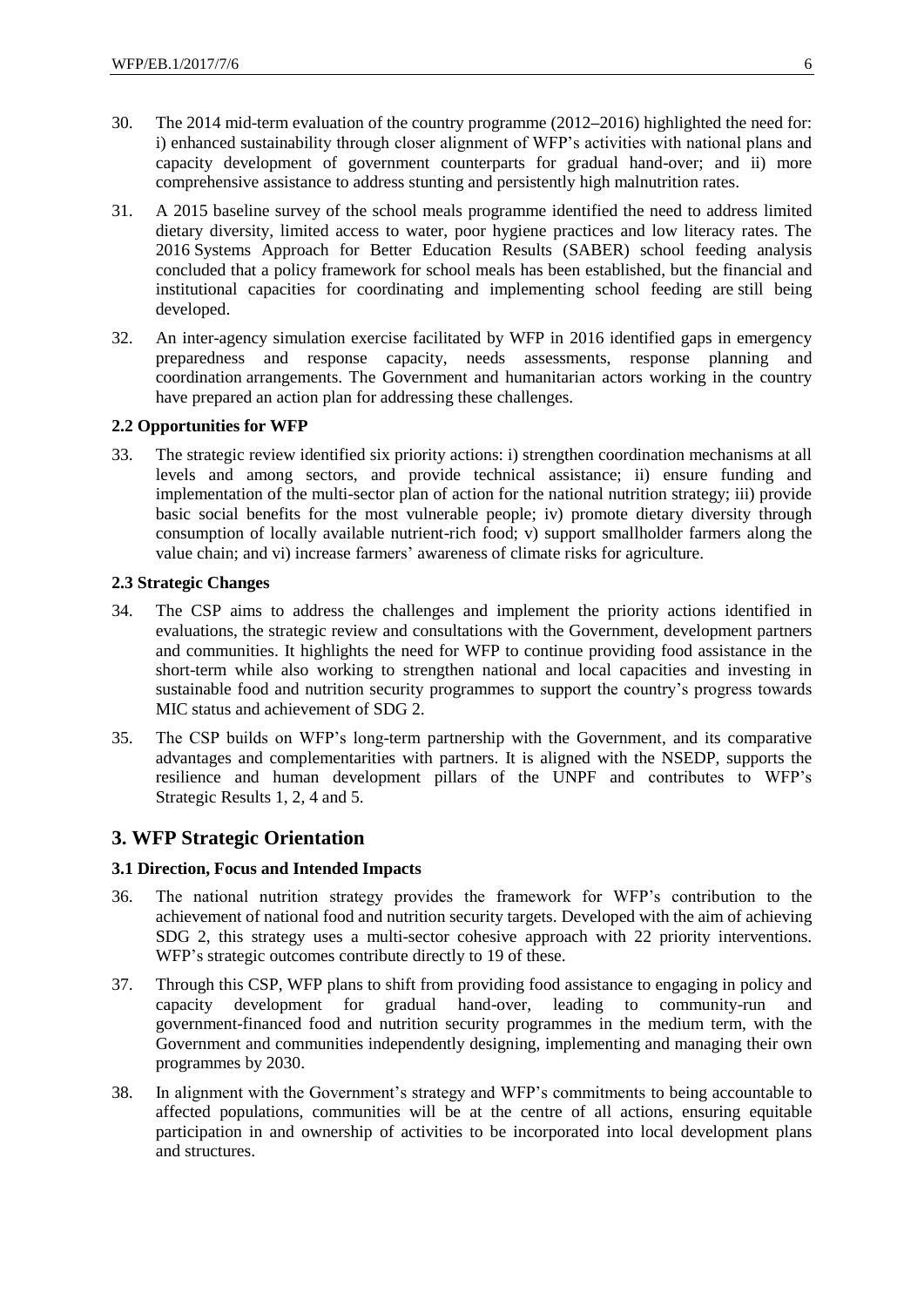- 39. The plan aims to contribute to the following strategic outcomes:
	- i) Schoolchildren in remote rural areas<sup>14</sup> have sustainable access to food by 2021.
	- ii) Stunting rates among children under 2 in provinces with high levels of malnutrition<sup>15</sup> meet national targets by 2025.
	- iii) Vulnerable households in climate-sensitive districts are more resilient to seasonal and long-term shocks and stresses.
	- iv) National and local governance institutions are strengthened to ensure improved service delivery, especially in hard-to-reach areas, by 2025.

#### **3.2 Strategic Outcomes, Focus Areas, Expected Outputs and Key Activities**

#### *Strategic outcome 1: Schoolchildren in remote rural areas have sustainable access to food by 2021*

- 40. WFP will play a leading role in supporting the Government's goal of improving access to food and achieving food security, as stated in the National Policy on Promoting School Lunch. The Government and WFP have designed a school lunch model, which is coupled with capacity development and knowledge transfer to ensure sustainability and national ownership.
- 41. This strategic outcome contributes to achievement of SDG target 2.1 and WFP's Strategic Result 1.

#### *Focus areas*

42. This strategic outcome will focus on addressing the root causes of food insecurity and low education indicators in remote and ethnically diverse districts through the implementation of a school meals programme.

#### *Expected outputs*

- 43. The food security of pre- and primary schoolchildren will be ensured by providing a daily snack or meal, with the Government and WFP investing in communities so that they can provide local inputs, engage with farmers and contribute to the school environment, leading to sustainable management of the programme. This output is linked to SDG 4 in ensuring that girls and boys complete primary education.
- 44. Strategic outcome 1 will be achieved through two outputs:
	- i) Capacity development to enhance communities and the public sector in overcoming acute and transitory food insecurity.
	- ii) Food assistance for WFP-targeted schools.

## *Key activities*

1

- 45. *Activity 1: Provide policy support, technical assistance and capacity transfer.* The Ministry of Education and Sports, WFP and Catholic Relief Services co-chair the coordination group on school meals. This platform positions WFP as a partner of choice in policy dialogue, development of legislative frameworks and assessment of financing solutions.
- 46. WFP will support the Government's efforts to integrate a structure for implementing a school meals programme into the Ministry of Education and Sports, deploying technical staff to enhance institutional capacity for programme design and implementation, and a monitoring and evaluation (M&E) system.
- 47. *Activity 2: Accelerate implementation of the Government's plan of action for the school meals programme.* WFP will transition from school snacks to the lunch modality, which will include inputs grown by schools in addition to food provided by WFP. This will be facilitated through the establishment of school vegetable gardens and fishponds and the raising of chickens,

<sup>14</sup> Attapeu, Luang Namtha, Luang Prabang, Oudomxay, Phongsaly, Saravane, Khammouane, and Sekong provinces.

<sup>&</sup>lt;sup>15</sup> Luang Namtha, Oudomxay and Sekong provinces.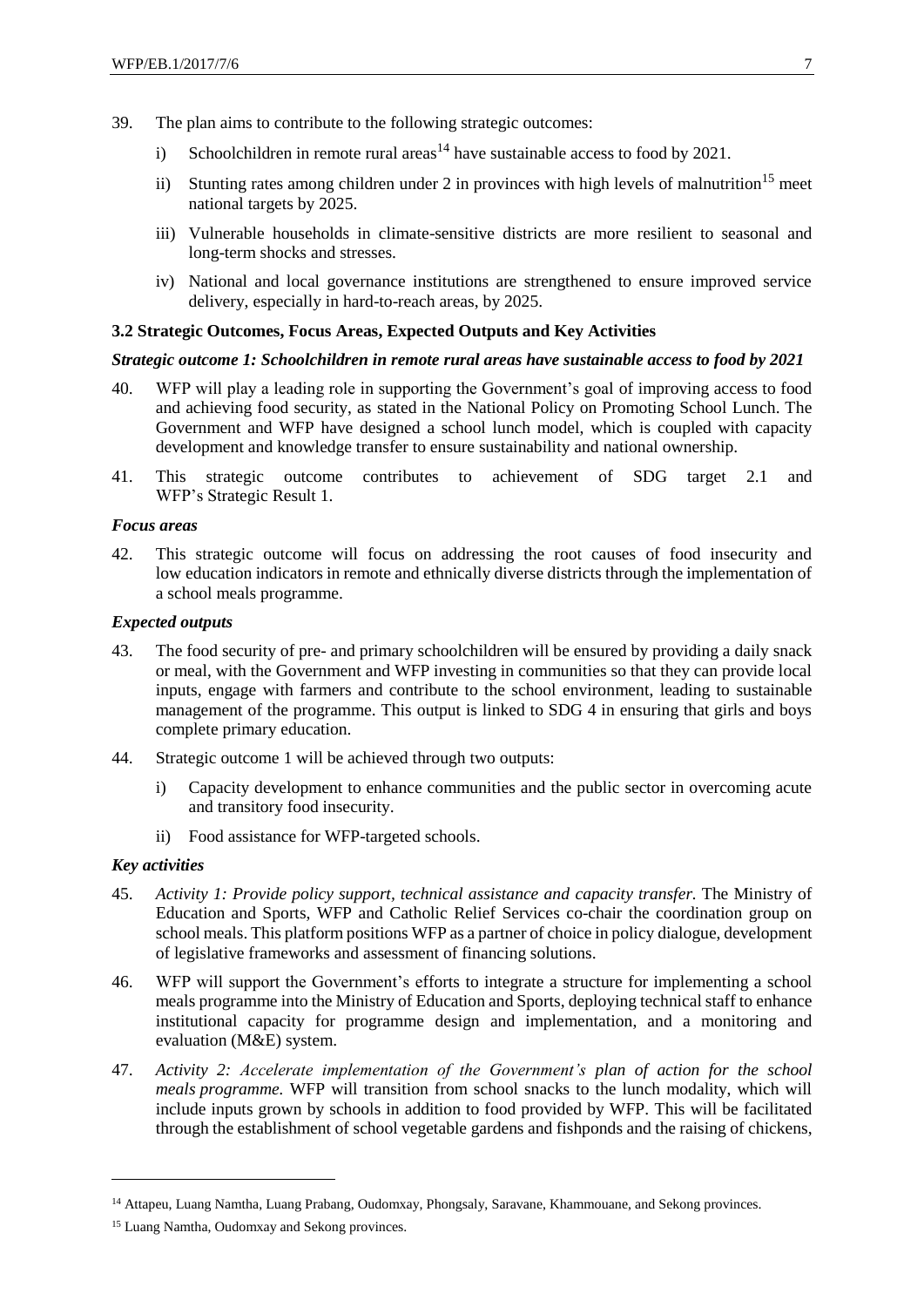in partnership with the Food and Agriculture Organization of the United Nations (FAO) and NGOs such as the Japan Association for Aid and Relief.

- 48. In line with the Government's plan of action, WFP will adopt a multi-sector and integrated approach with the World Bank, UNICEF, the German Agency for International Cooperation, Big Brother Mouse and Plan International to deliver a package of assistance including access to water, hygiene, literacy and deworming activities, and clean stoves to reduce women's exposure to smoke and their workloads in collecting fuelwood and water. WFP, UNICEF and FAO will develop nutrition education materials and advocate for their inclusion in the primary school curriculum for girls and boys. As an incentive to supporting the programme, cooks and storekeepers will receive transfers of rice.
- 49. *Activity 3: Support a national process for hand-over of the school meals programme to communities and the Government.* To support the transition to a national school meals programme using the community-led and local food-based model designed by WFP and the Ministry of Education and Sports, school lunches will include rice provided by communities, vegetables and animal protein from school gardens and projects, and cash to procure additional items from farming families to ensure dietary diversity.
- 50. Given the variations in community resources and capacities, WFP and the Ministry of Education and Sports will develop a tool for assessing communities' readiness to manage school meal programmes, and design capacity development activities according to needs. The tool will be integrated into the national school profiling system, while school feeding programmes are integrated into local development plans. As communities become ready for hand-over, 500 schools will be integrated into the national school meals programme by 2019**–**2020, and the remaining 936 by 2020–2021. As schools are handed over, the Ministry of Education and Sports will provide them with cash and ensure implementation of activities.
- 51. The strategic review highlighted improved access to diversified food in schools as a priority in promoting basic social protection for children. WFP and partners will support the Government in establishing this social protection, using the national school meals programme as an entry point. Once a social protection system has been developed, WFP will be at the forefront in developing other schemes as part of an integrated strategic approach to social protection.

#### *Strategic outcome 2: Stunting levels among children under 2 in provinces with high levels of malnutrition meet national targets by 2025*

- 52. Preventing stunting is a priority in the national development agenda, and WFP will support the Government's work towards the target of reducing the malnutrition rate to 25 percent by 2025, using the multi-sector cohesive approach outlined in the national nutrition strategy.
- 53. As recommended by the strategic review, WFP and partners will support the Ministry of Health with nutrition-specific and -sensitive interventions, addressing gaps in policy frameworks, providing support for research and knowledge-sharing and developing institutional capacity.
- 54. This strategic outcome contributes to achievement of SDG target 2.2 and WFP's Strategic Result 2.

#### *Focus areas*

55. This strategic outcome addresses the direct and underlying causes of malnutrition through institutional capacity development, coordination, surveillance, analysis of gender roles and scaling up of nutrition interventions.

#### *Expected outputs*

56. Nutrition among targeted populations will be improved through a multi-sector approach that includes education on feeding practices, and nutrition education and social behaviour change.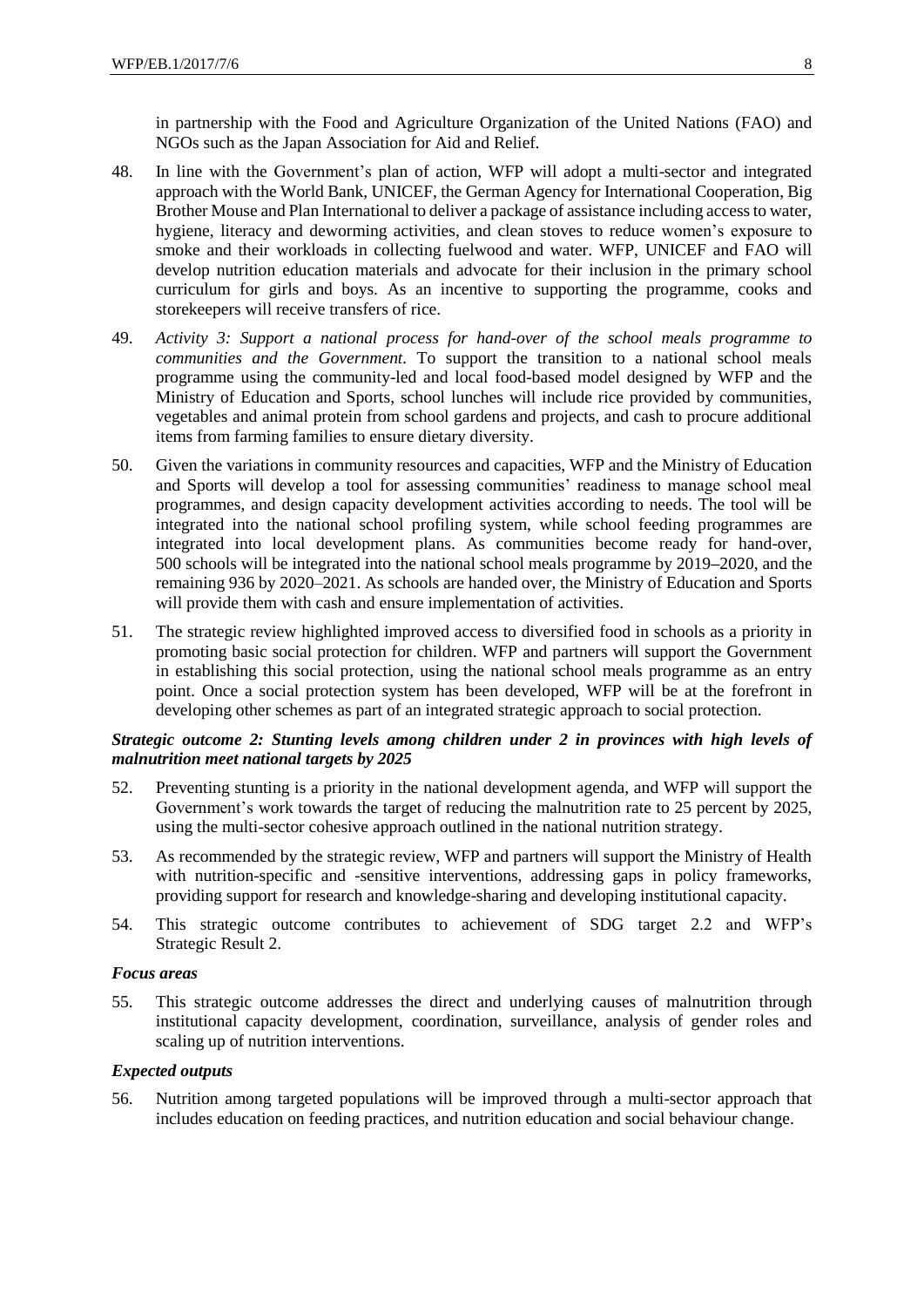- 57. Strategic outcome 2 will be achieved through three outputs:
	- i) Technical assistance to improve nutrition among targeted populations.
	- ii) Food assistance for pregnant and lactating women, and for children aged 6**–**23 months.
	- iii) Establishment and strengthening of access to local food farmers for communities.

#### *Key activities*

- 58. *Activity 4: Provide technical assistance for evidence-based policy dialogue.* The national nutrition strategy and the strategic review emphasize the need to invest in strengthening institutions and human capacities. With partners such as UNICEF, FAO, the European Union and the World Health Organization (WHO), WFP will support the Ministry of Health by: i) facilitating the establishment of a SUN Business Network; ii) supporting the development of a nutrition surveillance system; iii) analysing nutrient gaps to obtain insights into the drivers of food choices, food availability and affordability; and iv) assessing national food fortification.
- 59. *Activity 5: Stimulate access to local specialized nutritious food for children aged 6–23 months.* To ensure sustainability and reduce WFP's reliance on internationally procured Nutributter, WFP will support the Government in exploring private sector-led supply chains for locally available, affordable nutritious food for children.
- 60. To accelerate progress in reducing stunting, WFP will complement the Government's efforts by providing Nutributter for children aged 6–23 months, promote good infant and young child feeding and hygiene practices and address the higher prevalence of stunting among boys.
- 61. *Activity 6: Develop a social behaviour change communication strategy and nutrition schools for farmers.* In line with the Government's policy for achieving sustainable impact at scale in improving dietary diversity among pregnant and lactating women, WFP will provide Nutributter until 2019 while enhancing nutrition knowledge, awareness and practices by supporting the national social behaviour change communication strategy. This strategy covers infant and young child feeding practices, maternal nutrition components and the inclusion of men and boys in nutrition activities.
- 62. To reduce gender inequality and improve dietary diversity, particularly for adolescent girls and women, WFP will work through the Global Agriculture and Food Security Program (GAFSP) with the Ministry of Agriculture and Forestry, the Ministry of Health, the International Fund for Agricultural Development (IFAD) and the Lao Women's Union to support farmer nutrition schools, and are led by women to enhance knowledge of and access to nutrient-rich crops, post-harvest handling, food storage, safety, processing and preservation. In line with the WFP Gender Policy, the nutrition schools will empower women by increasing their ownership of and control over household agricultural production and income. The Government will provide financial contributions, technical support and coordination of activities.

## *Strategic outcome 3: Vulnerable households in climate-sensitive districts are more resilient to seasonal and long-term shocks and stresses*

- 63. Given the country's vulnerability to the effects of climate change, and with 70 percent of the population relying on subsistence agriculture for its livelihood, adaptation and mitigation actions are government priorities.
- 64. The strategic review noted the need to increase awareness of climate change and ensure appropriate adaptation activities. Working with FAO, IFAD and other partners, WFP will assist communities in building their own resilience to climate change.
- 65. This strategic outcome contributes to achievement of SDG target 2.4 and WFP's Strategic Result 4.

#### *Focus areas*

66. WFP will assist vulnerable communities in shock-prone areas in adapting to climate change and building long-term resilience against climate risks.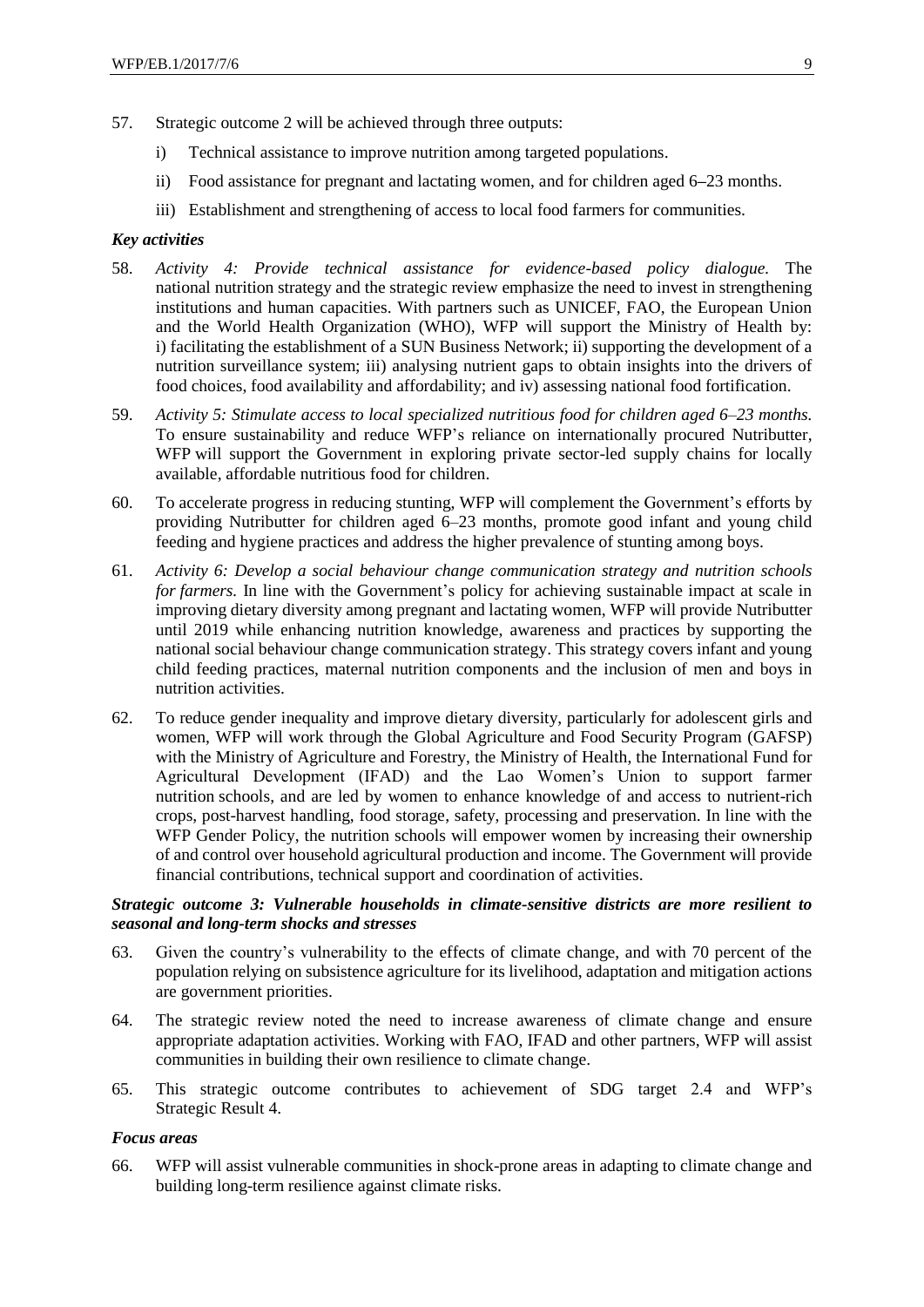#### *Expected outputs*

- 67. This outcome is linked to SDG 13 on climate action. The capacity of vulnerable communities will be strengthened to reinforce their resilience and protect their livelihoods through awareness-raising and education activities, human and institutional capacity development and asset creation.
- 68. Strategic outcome 3 will be achieved through two outputs:
	- i) Technical assistance and capacity development to improve households' adaptation and resilience to climate and other shocks.
	- ii) Food and cash-based transfers (CBTs) for participants in food assistance-for-assets activities.

#### *Key activities*

- 69. *Activity 7: Build community resilience through the creation of productive assets and sustainable livelihood opportunities.* Based on community-driven, bottom-up, multi-sector planning, and complementing IFAD's work through the GAFSP, WFP and its partners will: i) enhance agro-ecology and climate-adaptive local food production; ii) strengthen smallholder farmers' capacity through improved agricultural practices; and iii) support asset creation programmes to provide alternative livelihood options for vulnerable communities. As women account for 54 percent of the agricultural workforce, activities will be designed to increase the gender balance in control of and access to productive inputs. Findings from the 2015 Consolidated Livelihood Exercise for Analysing Resilience will be used to identify the geographic areas that are least resilient to climate change and affected by increasingly frequent natural disasters.
- 70. WFP will partner the National Agriculture Research Institute, providing technical support for real-time weather forecasting, the development of farmer field schools specializing in climate issues, and the dissemination of agroclimate information to women and men farmers to facilitate their decision-making on mitigating risks to food security and livelihoods and adapting to climate variations. The current environment is not conducive to a weather-based insurance pilot, but WFP will reassess the feasibility of carrying out a pilot later in the CSP period.

## *Strategic outcome 4: National and local governance institutions are strengthened to improve service delivery, especially in hard-to-reach areas, by 2025*

- 71. As highlighted by the strategic review, the Government puts food and nutrition security at the top of the development policy agenda, with an extensive range of strategies and action plans. However, there are challenges in implementing and monitoring these plans, and governance systems face difficulties in addressing the complex and cross-sectoral issues of food and nutrition security.
- 72. WFP and partners will contribute to strengthening central and local governance and monitoring progress towards national SDG targets.
- 73. This strategic outcome facilitates work towards strategic outcomes 1, 2 and 3, and contributes to achievement of SDG target 17.9 and WFP's Strategic Result 5.

#### *Focus areas*

74. The focus of this strategic outcome is on addressing the root causes of challenges in national governance structures and their application at the subnational level through a strengthened decentralization policy and a multi-sector coordinated approach. This cross-cutting outcome will facilitate the achievement of the other three outcomes.

#### *Expected outputs*

75. This outcome is linked to SDG 5 in facilitating gender equality in participation in and benefits from development. The Government and communities will be provided with resources and capacity to design action plans that ensure household food and nutrition security.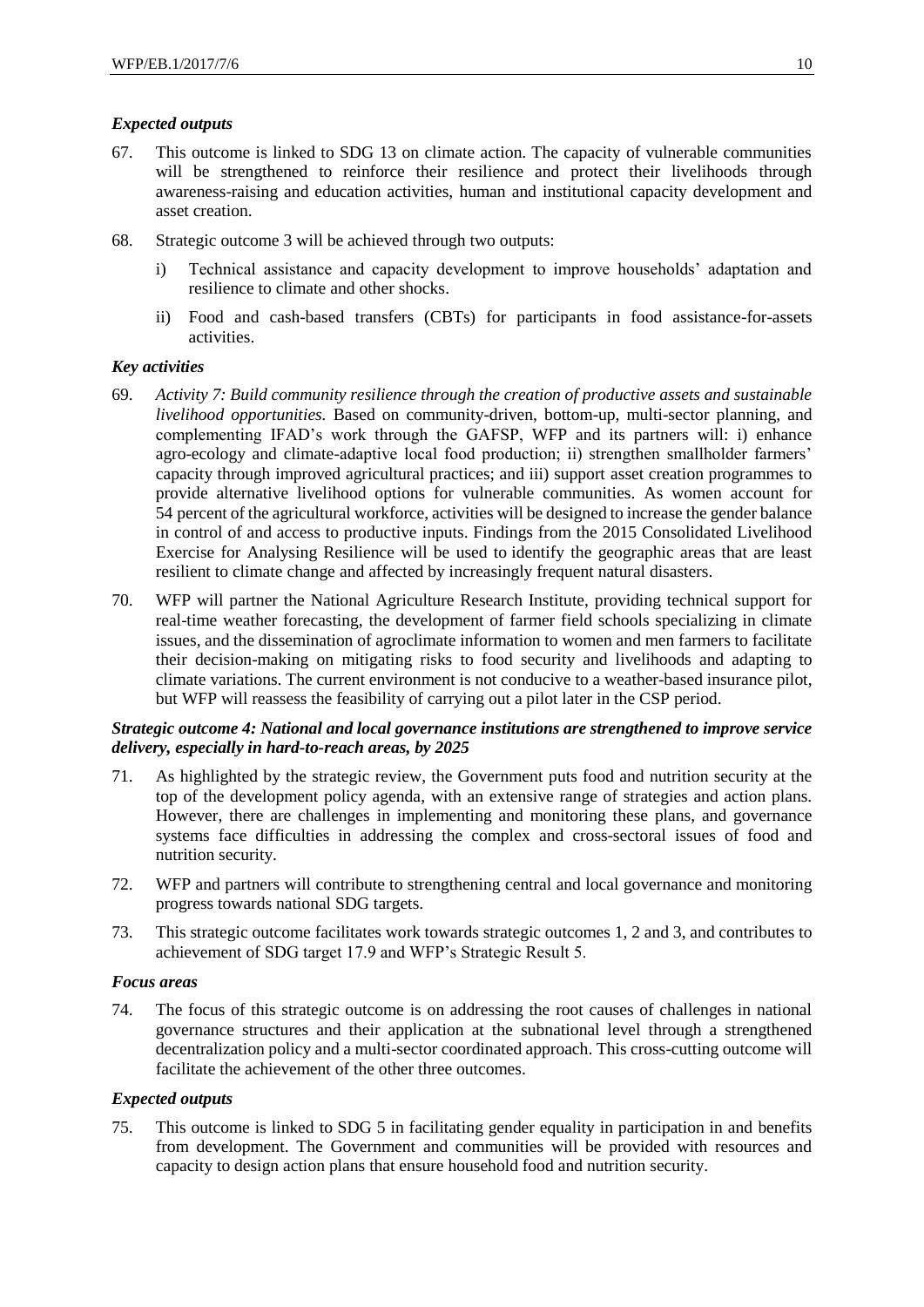- 76. Strategic outcome 4 will be achieved through one output:
	- i) Technical assistance and capacity development to improve service delivery for food-insecure and nutritionally vulnerable populations.

#### *Key activities*

- 77. *Activity 8: Invest in national governance capacity for food and nutrition security.* The National Nutrition Committee coordinates implementation of the plan of action for the national nutrition strategy. Given the need for a multi-sector approach to achieving SDG 2, WFP will deploy an expert to the committee to coordinate among ministries and provide technical support.
- 78. WFP will also provide technical assistance to the Ministry of Planning and Investment in monitoring and reporting on progress towards SDGs 2 and 17 through regular data collection and analysis.
- 79. *Activity 9: Enable communities to lead and own food and nutrition security solutions.* In support of the *Sam Sang<sup>16</sup>* decentralization policy – which supports capacity development at the community level to facilitate integrated rural development – and to ensure complementarity with IFAD, WFP will work through the GAFSP to strengthen rural communities' capacity to prepare and lead their own three-year community development plans. These multi-stakeholder, multi-sector and nutrition-sensitive plans will enable communities to use their own resources and capacity to ensure local food and nutrition security. To maximize ownership and mainstream gender equality and women's empowerment, village-level processes will involve both women and men from different age groups.
- 80. *Activity 10: Enhance the capacity of government at all levels to prepare for and respond to natural disasters.* As highlighted by an inter-agency simulation exercise, the national disaster response plan defines roles and responsibilities clearly, but there are challenges in its implementation and capacity development is needed at all levels to prepare for and respond to emergencies. WFP will support the ministries of labour and social welfare, and natural resources and environment in: i) facilitating the establishment of early-warning systems and drafting a decree creating a fund for disaster victims; ii) conducting assessments and integrating the data generated into the Government's system, to enhance ownership and management of food security information; and iii) coordinating multi-stakeholder emergency responses.

#### **3.3 Transition and Exit Strategies**

- 81. This CSP represents a shift for WFP from country programmes based on direct provision of food assistance to the provision of capacity development, policy guidance and support to national- and local-led programmes as Lao PDR moves towards MIC status.
- 82. WFP will ensure that activities are integrated into national development plans for gradual hand-over, while developing and transferring capacities to the Government and communities. Women's essential role in communities will be recognized and their inputs will be incorporated into programme design, implementation and monitoring. To ensure sustainability and ownership of programmes, communities will be active partners able to make their own decisions and ensure food and nutrition security with their own inputs and capacities.

1

<sup>&</sup>lt;sup>16</sup> "Three Builds" – province, district and village levels.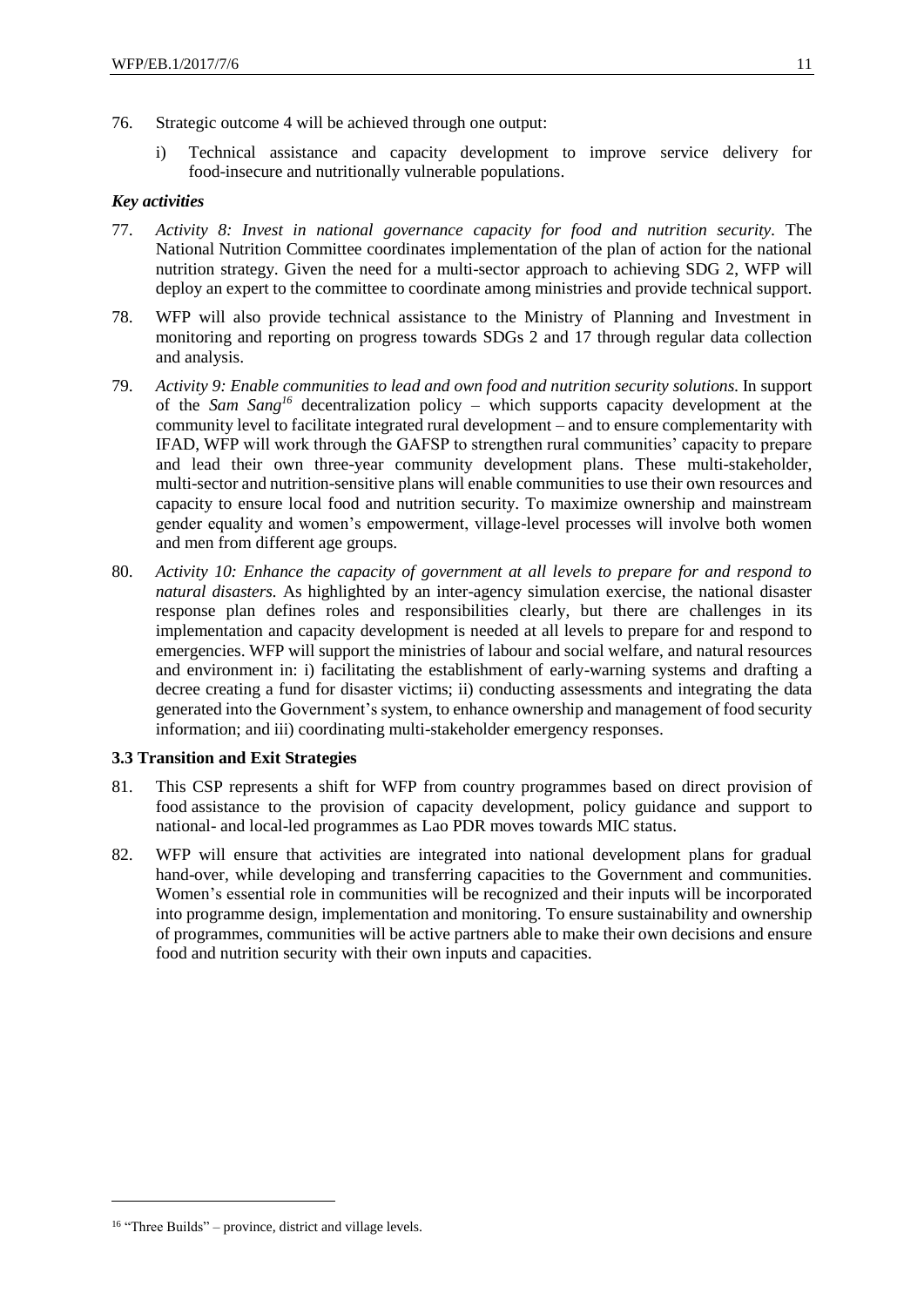## **4. Implementation Arrangements**

#### **4.1 Beneficiary Analysis**

83. Activities for strategic outcome 1, which supports access to food for pre- and primary schoolchildren, will target districts with low education indicators and high food insecurity levels. The 2015 Food and Nutrition Security Survey identified areas with high stunting rates, where children aged 6–23 months and pregnant and lactating women will be assisted through strategic outcome 2 on reducing stunting. The 2015–2016 food security assessment carried out by WFP and the Ministry of Agriculture and Forestry and the 2015 Consolidated Livelihood Exercise for Analysing Resilience will be used to target livelihood activities for increasing resilience to climate change among vulnerable communities for strategic outcome 3. WFP's beneficiary and transfer management platform SCOPE will be used for beneficiary registration.

| <b>TABLE 1: FOOD AND CASH-BASED TRANSFER BENEFICIARIES</b><br>BY STRATEGIC OUTCOME AND ACTIVITY |                                                                                                                      |             |                 |              |  |
|-------------------------------------------------------------------------------------------------|----------------------------------------------------------------------------------------------------------------------|-------------|-----------------|--------------|--|
| <b>Strategic outcome</b>                                                                        | <b>Activity</b>                                                                                                      | Women/girls | <b>Men/boys</b> | <b>Total</b> |  |
|                                                                                                 | 2–3 Provide school meals                                                                                             | 82 260      | 66 240          | 148 500      |  |
| 2                                                                                               | 5 Provide Nutributter for children<br>aged 6–23 months to supplement<br>complementary feeding                        | 10 140      | 9 3 6 0         | 19 500       |  |
|                                                                                                 | 6 Provide Nutributter for pregnant and<br>lactating women                                                            | 13 000      |                 | 13 000       |  |
| 3                                                                                               | 7 Create productive assets and<br>sustainable livelihood opportunities to<br>build community resilience              | 9 7 2 0     | 8 2 8 0         | 18 000       |  |
| 4                                                                                               | 9 Develop capacity of<br>rural communities in designing and<br>implementing nutrition-sensitive<br>development plans |             |                 |              |  |
| <b>TOTAL</b>                                                                                    |                                                                                                                      | 115 120     | 83 880          | 199 000      |  |

#### **4.2 Transfers**

#### *Food and cash-based transfers*

- 84. With the findings of a rapid assessment indicating that CBTs could be a suitable assistance transfer modality, WFP will undertake in-depth needs assessments in rural areas with ethnically diverse communities to confirm whether they are appropriate in all contexts.
- 85. Food transfer modalities will assist in achieving strategic outcomes 1, 2 and 3, with activities encompassing school meals, nutrition programmes and asset creation. Throughout the CSP period, food transfers will gradually reduce.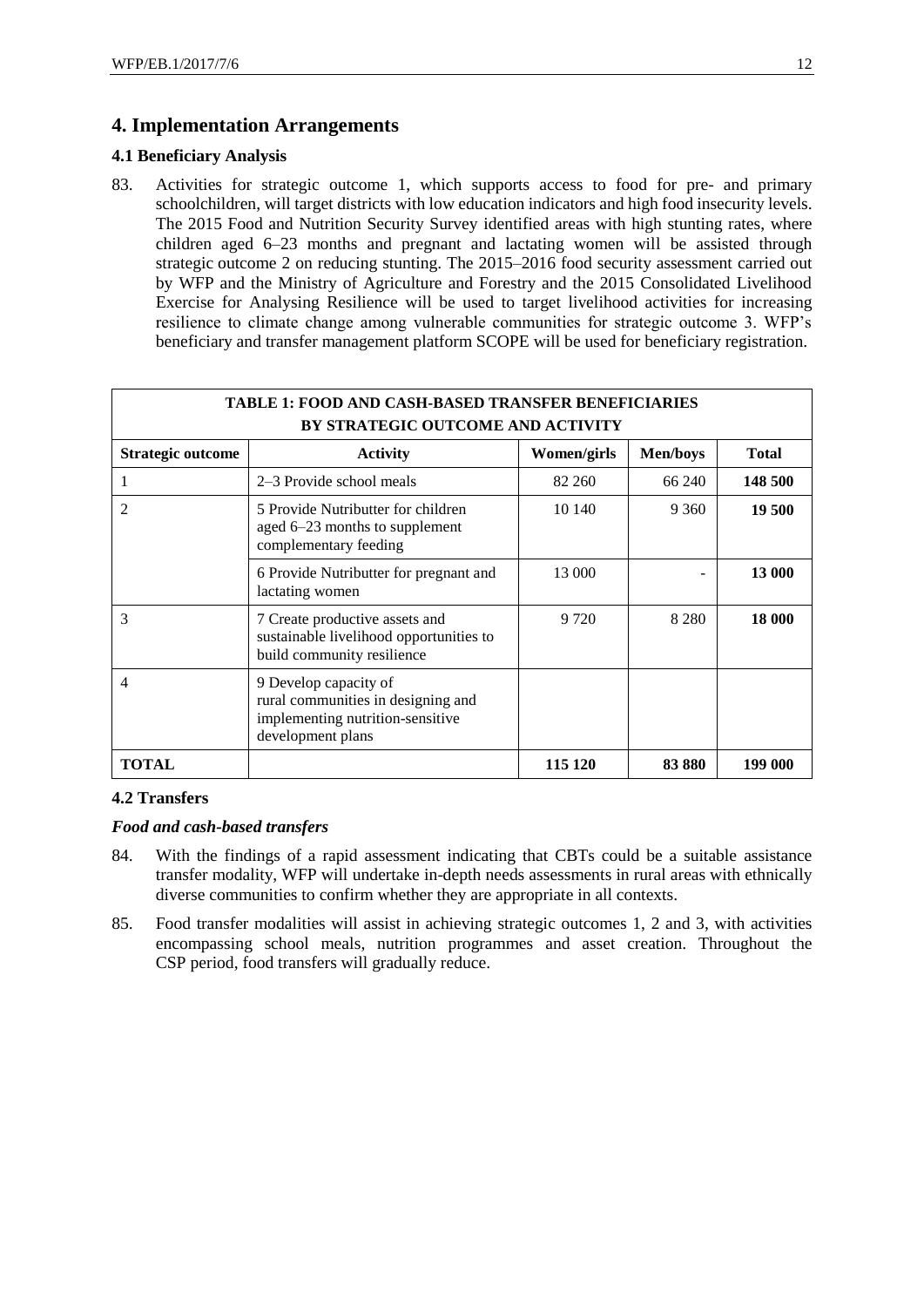| <b>TABLE 2: FOOD RATIONS AND CASH-BASED TRANSFER VALUES BY</b><br>STRATEGIC OUTCOME AND ACTIVITY (g/person/day) |                                                |                                                |                                                                            |                                                                  |  |
|-----------------------------------------------------------------------------------------------------------------|------------------------------------------------|------------------------------------------------|----------------------------------------------------------------------------|------------------------------------------------------------------|--|
|                                                                                                                 |                                                | <b>Strategic outcome 1</b>                     | <b>Strategic outcome 2</b>                                                 | <b>Strategic</b><br>outcome 3                                    |  |
|                                                                                                                 |                                                | <b>Activity 2</b>                              | <b>Activity 5</b>                                                          | <b>Activity 7</b>                                                |  |
|                                                                                                                 | Pre- and primary schoolchildren                |                                                | <b>Children</b> aged<br>6-23 months and<br>pregnant and lactating<br>women | <b>Vulnerable</b><br>households in<br>climate-sensitive<br>areas |  |
|                                                                                                                 | <b>Food and CBTs</b><br>for schools<br>(snack) | <b>Food and CBTs</b><br>for schools<br>(lunch) | Food                                                                       | <b>CBTs</b>                                                      |  |
| Cereals                                                                                                         |                                                | 100                                            |                                                                            |                                                                  |  |
| Pulses                                                                                                          |                                                | 40                                             |                                                                            |                                                                  |  |
| <b>SuperCereal</b>                                                                                              | 80                                             |                                                |                                                                            |                                                                  |  |
| O <sub>il</sub>                                                                                                 | 15                                             | 10                                             |                                                                            |                                                                  |  |
| Nutributter                                                                                                     |                                                |                                                | 20                                                                         |                                                                  |  |
| Sugar                                                                                                           | 15                                             |                                                |                                                                            |                                                                  |  |
| <b>Total kcal/day</b>                                                                                           | 497                                            | 584                                            | 108                                                                        |                                                                  |  |
| % kcal from<br>protein                                                                                          | 11.6                                           | 12.5                                           | 9.8                                                                        |                                                                  |  |
| <b>CBTs</b><br>(USD/person/<br>day)                                                                             |                                                | 0.10                                           |                                                                            | 3                                                                |  |
| Number of<br>feeding days                                                                                       | 175                                            | 175                                            | 365                                                                        | 30                                                               |  |

| <b>TABLE 3: FOOD AND CASH-BASED TRANSFER REQUIREMENTS</b> |            |               |  |  |
|-----------------------------------------------------------|------------|---------------|--|--|
| Food type/CBT                                             | Total (mt) | Total (USD)   |  |  |
| Cereals                                                   | 9 1 0 8    | 5 5 1 1 3 1 5 |  |  |
| Pulses                                                    | 2 7 0 2    | 3 5 1 2 4 3 2 |  |  |
| Oil and fats                                              | 779        | 923 840       |  |  |
| Mixed and blended foods                                   | 396        | 280 504       |  |  |
| Other                                                     | 1 1 0 6    | 3 604 740     |  |  |
| <b>TOTAL</b> (food)                                       | 14 091     | 13 832 831    |  |  |
| CBTs $(USD)$                                              |            | 9 630 525     |  |  |
| <b>TOTAL</b>                                              | 14 091     | 23 463 356    |  |  |

# **TABLE 2: FOOD RATIONS AND CASH-BASED TRANSFER VALUES BY**

#### *Capacity strengthening including South–South cooperation*

86. Capacity development and technical assistance will be provided for all strategic outcomes as WFP gradually shifts from direct implementation. Strong partnerships with ministries will facilitate the development of skills and capabilities that support national ownership and sustainability.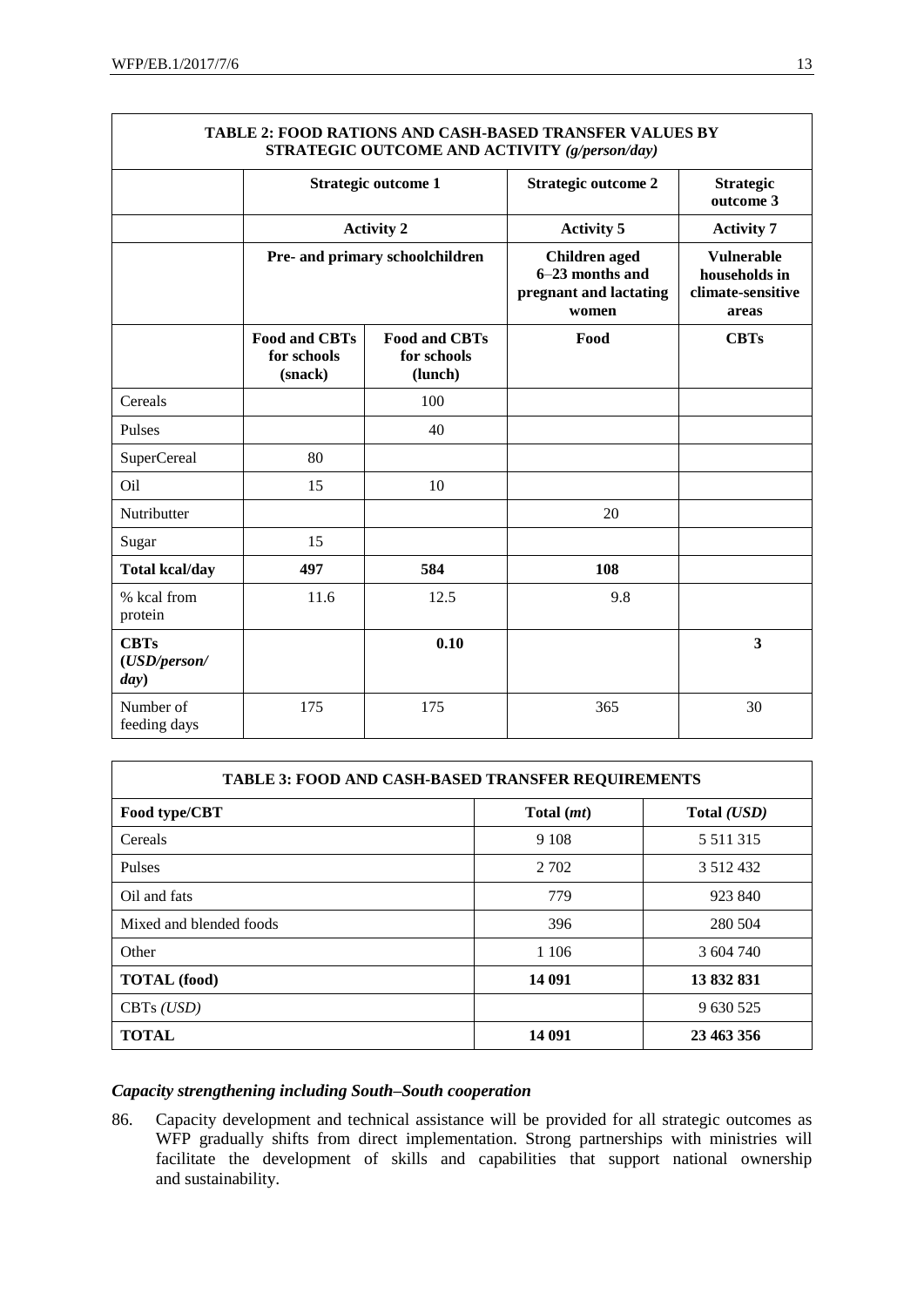87. WFP will facilitate exchange of knowledge, skills and expertise through South–South cooperation with the WFP Centre of Excellence against Hunger in Brazil to strengthen the capacities of the government and communities in managing school meals programmes. Partnership opportunities will be explored with centres of excellence for asset creation in China and for food and nutrition security in India. WFP will liaise with ASEAN to ensure that emergency preparedness and response systems follow regional standards.

## **4.3 Supply Chain**

88. Supply chain networks are well established for food commodities that arrive through Bangkok. Local procurement is difficult because of high prices and the limited availability of commodities and suppliers that meet WFP's quality standards. Food is transported overland to warehouses in Vientiane and in the country's north and south. To reduce transport costs, each delivery provides food for more than one activity. To avoid pipeline breaks, food is pre-positioned before the monsoon season when access to some areas becomes difficult.

#### **4.4 Country Office Capacity and Profile**

- 89. WFP will maintain the comparative advantage of its large field presence, with three suboffices covering northern and southern provinces, and a field presence in 31 districts.
- 90. To support the focus on nutrition, country office staff include international and national nutritionists. Experts in partnerships with government, CBTs, social protection and safety nets, climate change and resilience will be needed for the new direction of the CSP. A clear road map will guide the transfer of knowledge and responsibilities to national staff, for nationalization of the country office by 2019.

#### **4.5 Partnerships**

- 91. In line with the WFP Corporate Partnership Strategy (2014**–**2017) and the Vientiane Declaration on Partnership for Effective Development Cooperation (2016**–**2025), WFP will leverage its long-term relationship as a trusted partner of the Government to achieve maximum impact towards a shared vision for 2030, together with the ministries of agriculture and forestry, education and sport, health, labour and social welfare, and natural resources and environment.
- 92. The strategic review positions WFP as a generator of knowledge; with the Ministry of Planning and Investment, WFP will explore the possibilities for periodic monitoring of implementation of the review's recommendations.
- 93. Through the UNPF, and to strengthen synergies, coherence and efficiency, WFP will expand its partnerships with the other Rome-based agencies to achieve the strategic outcomes by using the agencies' comparative advantages and complementarities. Through the GAFSP, WFP will partner IFAD to accelerate implementation of the national nutrition strategy by developing the capacities of rural communities in creating and operating infrastructure for nutrition-sensitive agriculture, and empowering women to achieve sustainable improvements in family nutrition. Through a local-level memorandum of understanding, FAO and WFP will collaborate on food security assessments, nutrition-sensitive agriculture, disaster risk reduction and management, and disaster response. WFP will partner UNICEF, the United Nations Human Settlements Programme and the World Bank on the school meals programme, and will explore partnership opportunities with WHO for improved nutrition service delivery, and with UNDP on livelihoods and resilience.
- 94. In the enabling environment provided by the Vientiane Declaration, WFP will strengthen strategic and operational partnerships with NGOs and projects, such as the *Soum Son Seun Jai*  Programme, supported by IFAD, to achieve common objectives and ensure cost-effective, sustainable, gender-sensitive and culturally appropriate implementation of food security and nutrition initiatives. As Lao PDR's civil society is young, WFP will develop the technical and organizational capacities of non-profit associations for implementation at the local level and will expand its partnership with the Lao Women's Union. The value of these partners includes their presence in remote ethnic communities with different languages and cultural practices, and their capacities in community mobilization and asset creation.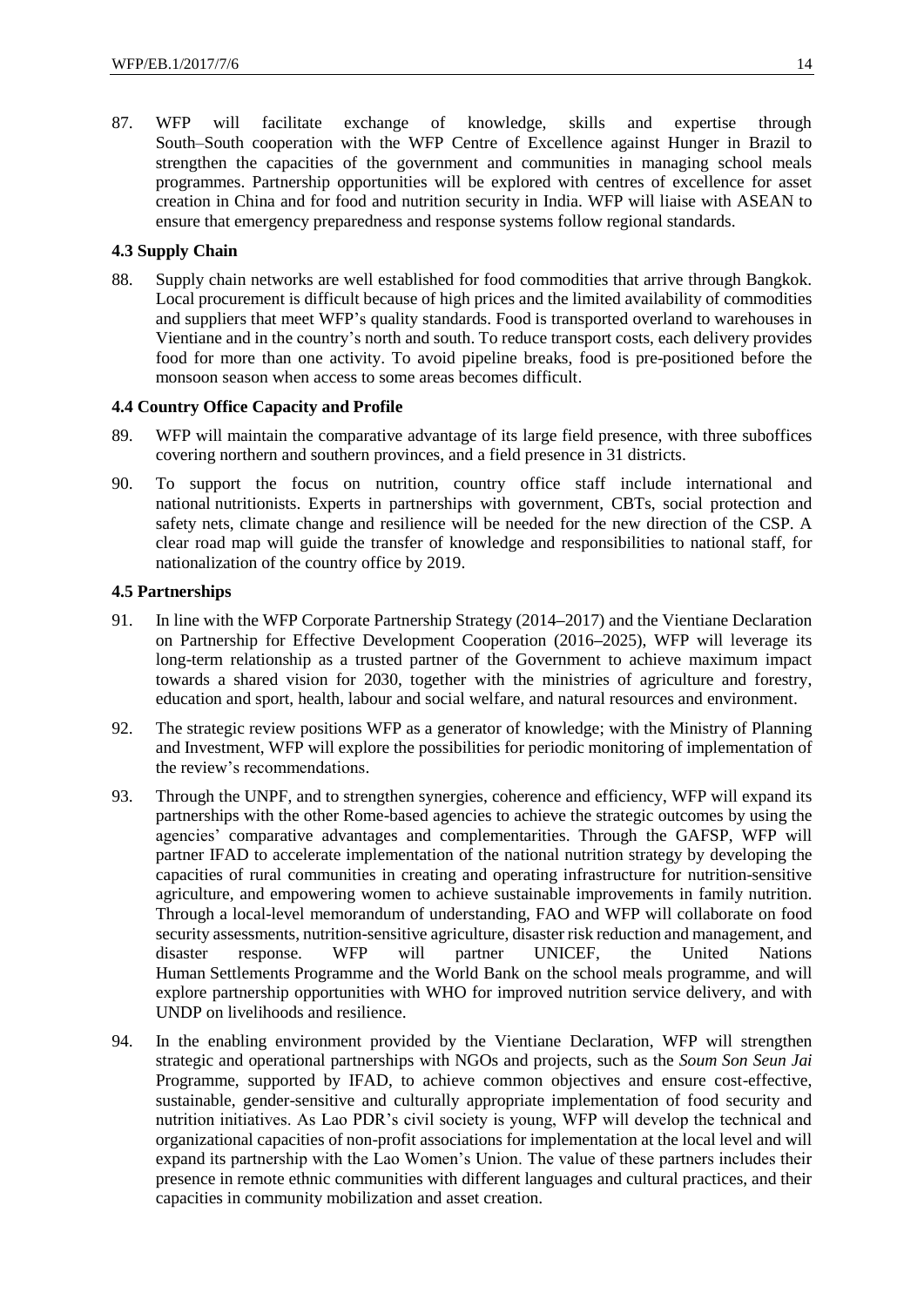- 95. WFP will develop relationships with the private sector to: i) encourage commercial supply chains to reach rural communities with nutritious foods; ii) explore the feasibility of local food fortification; iii) mobilize resources to support the initiatives of WFP and the Government; and iv) strengthen cooperation and innovation by establishing a SUN Business Network. WFP will collaborate with academia and research institutes to generate evidence for policy processes and develop social behaviour change communication strategies.
- 96. Recognizing the vulnerability and isolation of the most food-insecure people, WFP will incorporate protection and gender considerations – including prevention of sexual exploitation and abuse – and accountability to affected populations into all of its partnerships.

## **5. Performance Management and Evaluation**

#### **5.1 Monitoring and Evaluation Arrangements**

- 97. Guided by the country office monitoring strategy, and in line with the NSEDP and the UNPF, WFP will develop an M&E system that measures progress towards the strategic outcomes, ensuring accountability, providing evidence of results achieved, and informing any necessary adjustments.
- 98. Indicators are collected by WFP and government staff of both sexes, and will be disaggregated by sex and age, where possible. Performance will be analysed in annual outcome and biannual monitoring reports. These will be complemented by food security and nutrition assessments and monitoring of market prices. Baseline data for strategic outcomes will be established in 2017, a decentralized mid-term evaluation of some CSP activities is planned for 2020 and a country portfolio evaluation for 2021.
- 99. The country office has a solid M&E and vulnerability assessment and mapping unit. Nearly 70 percent of staff will be located in the field, and most will be responsible for monitoring. Government reporting structures will be strengthened and used to ensure sustainability. At quarterly meetings, WFP and the Government will measure progress and results against established action plans.
- 100. Based on WFP's Gender Policy (2015**–**2020), and in line with the Asia-Pacific Gender Implementation Strategy, the country office has an action plan for gender mainstreaming and targeted actions. The plan is reviewed every six months to assess how well the needs of women, men, girls and boys are being addressed. All WFP staff have been trained in gender and protection, and newly recruited staff are also trained in humanitarian principles.
- 101. Based on WFP's Humanitarian Protection Policy (2012), a protection action plan develops awareness of WFP's protection programmes among groups of women, men, girls and boys. The beneficiary feedback mechanism included in the plan takes into account the needs of rural ethnic women, who often do not speak or read Lao.
- 102. The country office tool for managing effectively (COMET) and the Monitoring e-Data Collection and Analysis tool will be used to track performance indicators, and for planning and managing responses. Data from the field level will be collected electronically for real-time submission and analysis. Financial resources for staff, baseline monitoring and evaluations have been budgeted.

## **5.2 Risk Management**

- 103. The contextual risks include: i) localized natural disasters WFP will assist the Government in establishing an early-warning system and developing capacity in emergency preparedness and response; and ii) lack of capacity in communities – to be mitigated by the formulation and implementation of capacity development plans.
- 104. The main institutional risks are insufficient national budget allocations for activities after hand-over, and limited capacities. WFP will advocate for fund mobilization, explore alternative financing solutions with the Government, and develop capacities at all levels.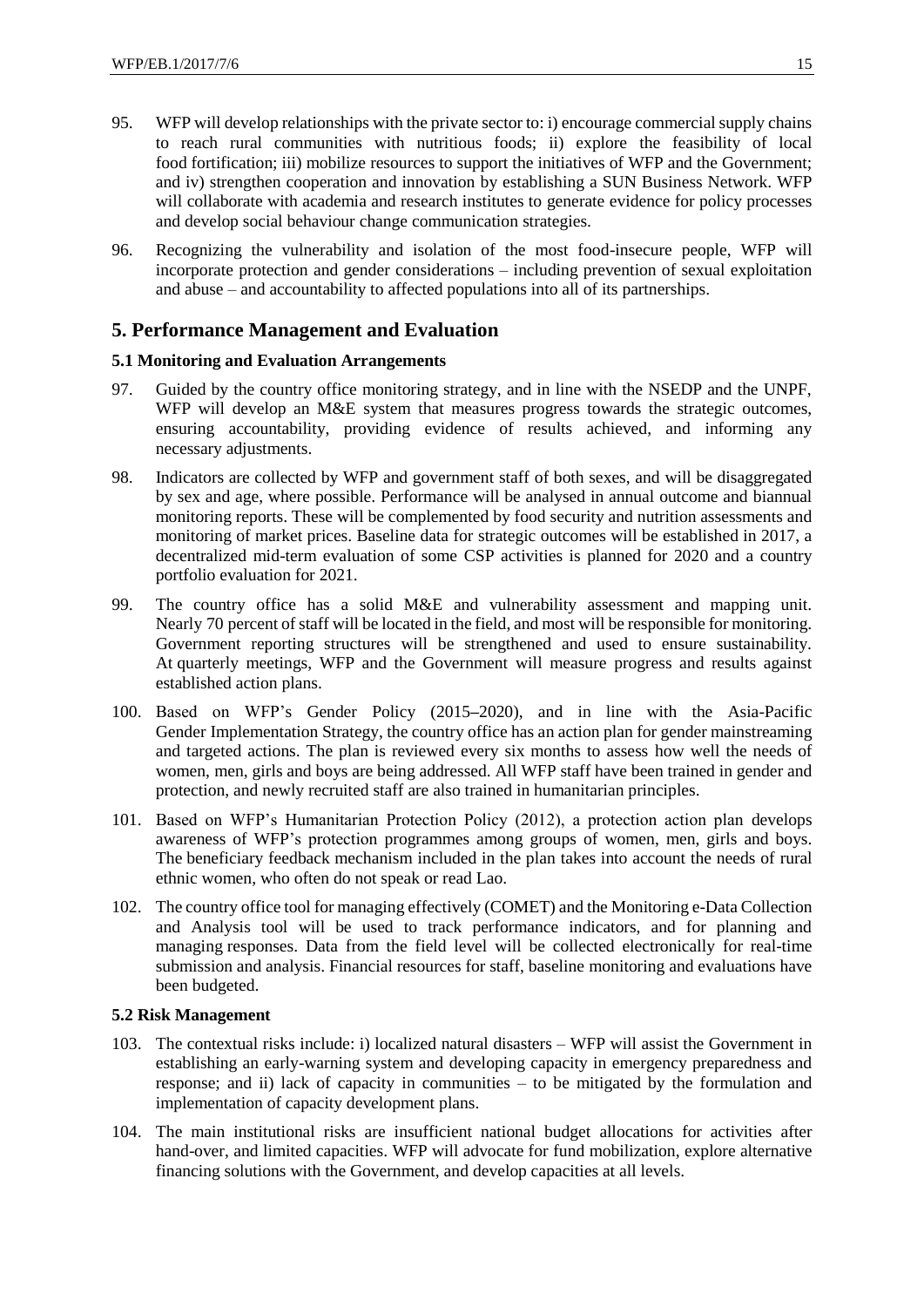- 105. The major programmatic risk is lack of funding. WFP will work with current donors, seek to broaden the funding base, and strengthen joint fundraising with other organizations. A prioritized action plan has been prepared for each strategic outcome.
- 106. The country office has incorporated protection considerations into its programme activities. All programme sites will have mechanisms for facilitating accountability to affected populations. Environmental and social risk management will be developed through community mobilization.
- 107. Lao PDR is classified as being at the minimal United Nations security level, except for one area – without a WFP presence – where security is low. WFP offices and operating procedures are in compliance with minimum operating security standards.

## **6. Resources for Results**

#### **6.1 Country Portfolio Budget**

| TABLE 4: COUNTRY PORTFOLIO BUDGET (USD) |            |            |               |               |               |              |
|-----------------------------------------|------------|------------|---------------|---------------|---------------|--------------|
| <b>Strategic outcome</b>                | Year 1     | Year 2     | Year 3        | Year 4        | Year 5        | <b>Total</b> |
|                                         | 9468069    | 10 426 987 | 9 665 167     | 10 5 19 9 8 2 | 8 5 8 2 0 6 8 | 48 662 272   |
|                                         | 3 950 446  | 4 808 024  | 5 4 3 5 4 3 5 | 4 4 7 1 5 6 0 | 4 8 9 5 1 3 8 | 23 560 603   |
| 3                                       | 1 765 248  | 1 907 657  | 1 621 426     | 1 667 603     | 1468822       | 8 430 757    |
| $\overline{4}$                          | 1 470 506  | 852018     | 697 291       | 925 098       | 745 559       | 4 690 472    |
| <b>TOTAL</b>                            | 16 654 270 | 17 994 686 | 17 419 318    | 17 584 243    | 15 691 587    | 85 344 103   |

- 108. The CSP has a budget of USD 85 million, with annual spending (Table 4) reflecting the shift from direct service delivery towards support for policy and capacity development, with the objective of achieving hand-over by 2021. This approach entails a progressive decrease in food transfers and aims to ensure sustainability for each of the strategic outcomes.
- 109. The objective of strategic outcome 1 is to ensure sustainable access to food for pre- and primary schoolchildren. This outcome has the largest budget, with USD 48.7 million or nearly 60 percent of total resources. A shift from food to CBTs is foreseen. The budget for this outcome covers a preparatory phase to transfer schools to the school lunch programme, assessments of community capacities to determine the package of support needed, and the shift to a national programme. Significant investments in capacity development at the community level will be made in all five years.
- 110. Strategic outcome 2 addresses stunting by combining supplementary feeding for children under 2 with increasing work in behaviour change, nutrition awareness and access to locally available nutritious food. The phase-out of food transfers for pregnant and breastfeeding women is planned for 2019. At a total cost of USD 23.6 million, this outcome accounts for 27 percent of the budget.
- 111. Strategic outcome 3 promotes increased resilience among vulnerable households in climate-sensitive areas. In total, USD 8.4 million  $-10$  percent of the budget  $-$  is allocated to this outcome for strengthening coping mechanisms and communities' resilience to climate change-induced shocks and stresses. Food transfers will gradually be replaced by CBTs in 2018, and WFP will provide technical assistance to smallholder farmers.
- 112. Strategic outcome 4 focuses on capacity development for improved service delivery. Activities support governance systems in coordinating and implementing multi-sector response plans. This strategic outcome supports achievement of the other three, and requires USD 4.7 million.
- 113. More than 15 percent of total expenditure for all strategic outcomes is allocated to gender activities.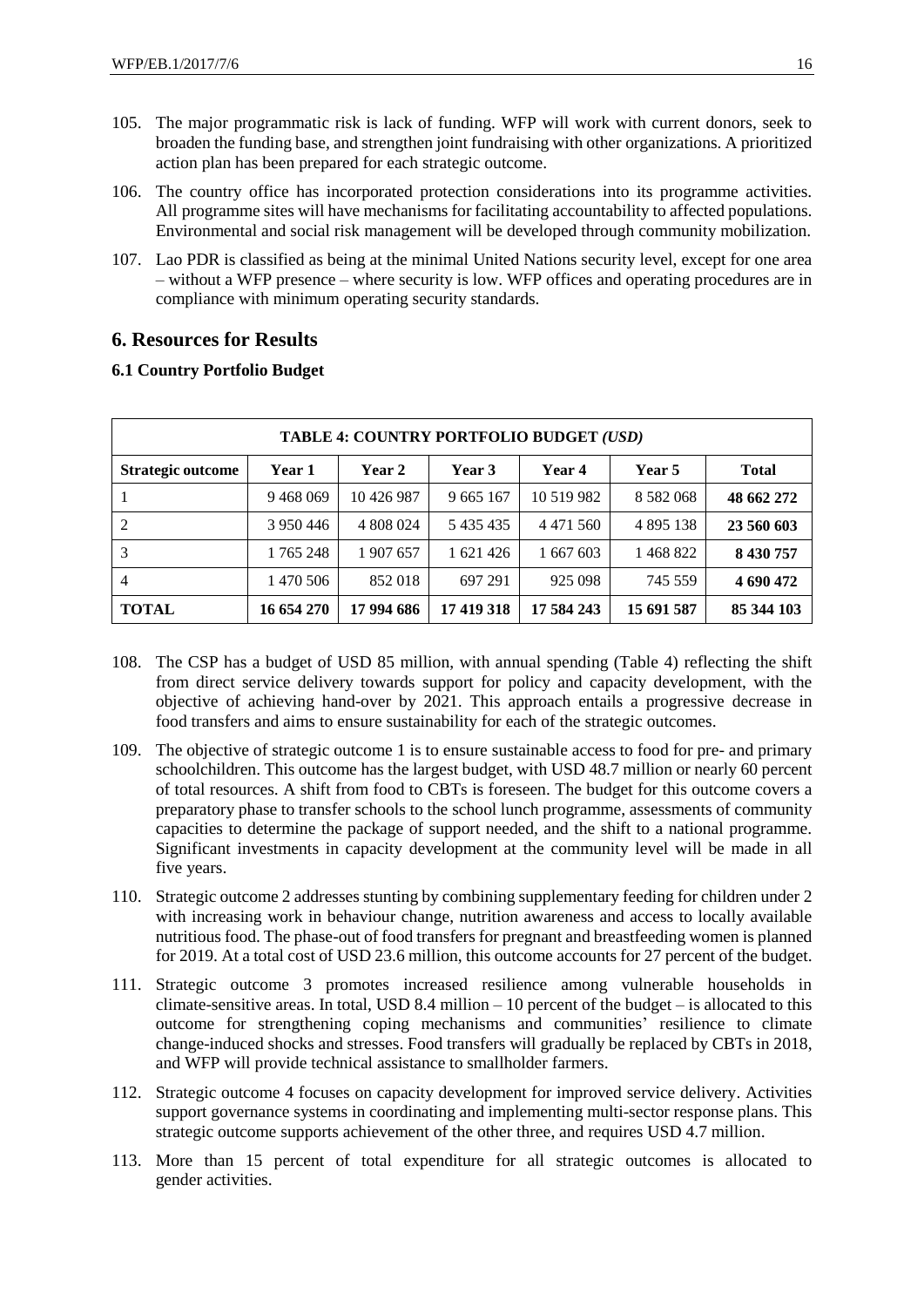114. As the strategic outcomes are interlinked and have complementary activities, responsibilities will have to be clearly defined to avoid duplication and ensure that expenditures can be linked to outcomes achieved so that assistance is provided efficiently and with accountability.

#### **6.2 Resourcing Outlook**

- 115. The CSP is expected to be funded mostly by traditional government donors and, to some extent, the private sector. On average, WFP received USD 14 million per year for its activities in Lao PDR between 2012 and 2016. Contributions have remained stable and WFP is positioned to maintain similar funding levels until 2021 as donors are interested in supporting the country's transition to MIC status.
- 116. It is expected that strategic outcome 1 will be fully funded throughout the CSP period. Based on confirmed contributions and indications from donors, strategic outcomes 2 and 3 will be 50 percent funded and strategic outcome 4, 75 percent.

#### **6.3 Resource Mobilization Strategy**

- 117. Resource mobilization and communication strategies highlight WFP's new strategic direction and the support it can provide as Lao PDR graduates to MIC status and achieves its national SDG targets.
- 118. In line with the new strategic direction, a dual approach will be adopted. WFP will engage increasingly in policy support, community empowerment, capacity development and knowledge generation to ensure sustainable interventions and hand-over. Food assistance **–** through food transfers or CBTs **–** will be continued in the initial years to consolidate the investments made, and will then be phased out as local inputs are introduced.
- 119. WFP will continue its engagement with donors through briefing meetings in Vientiane, Bangkok and Hanoi. These meetings ensure regular communication on results achieved and constraints, and increase accountability and transparency, facilitating opportunities for finding new sources of funding. WFP also engages with private-sector donors and has received positive indications regarding their future support.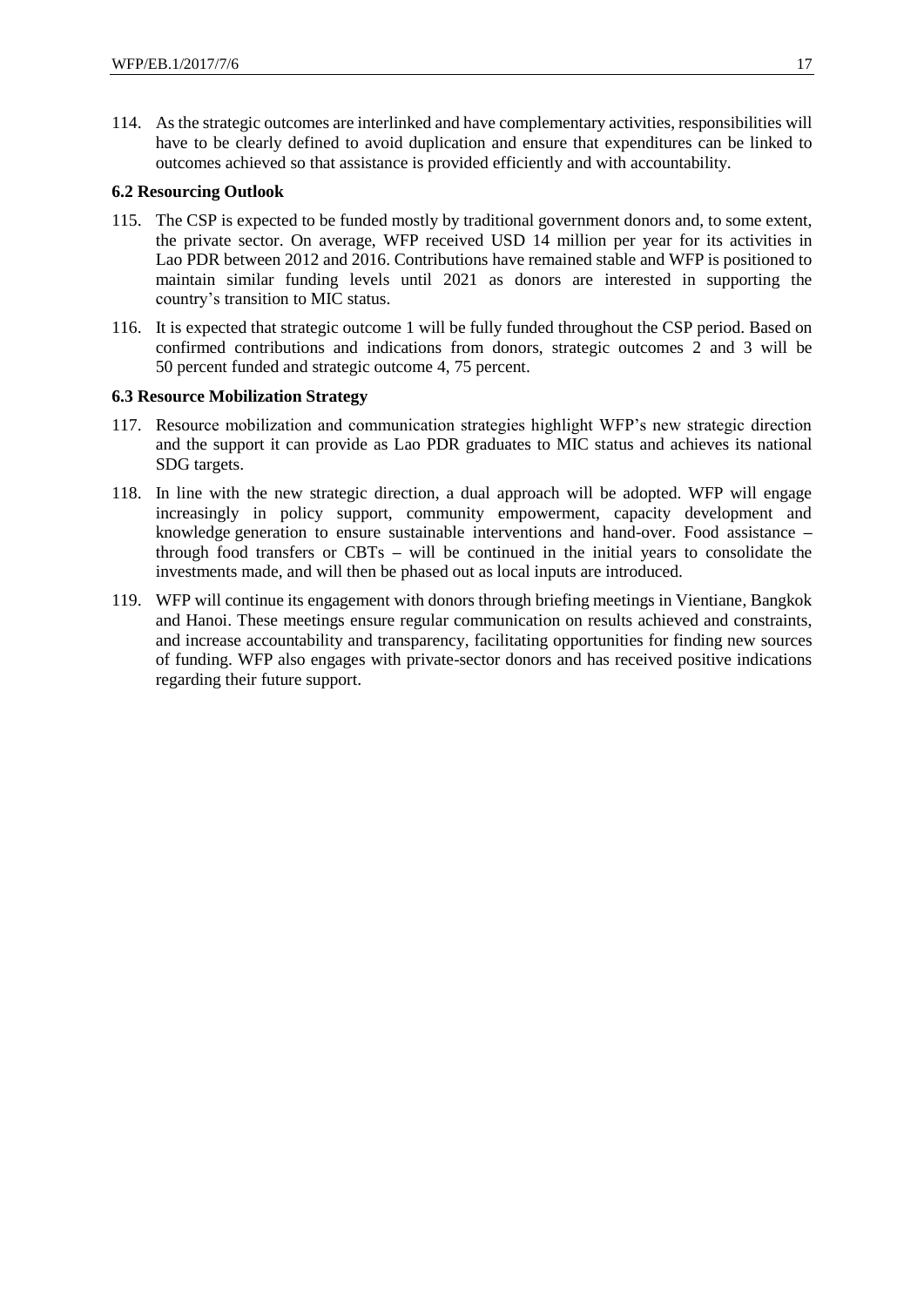## **LOGICAL FRAMEWORK FOR LAO PEOPLE´S DEMOCRATIC REPUBLIC COUNTRY STRATEGIC PLAN (YEAR 2017–2021)**

Items formulated at the country level **Elements from the Strategic Plan Categories and indicators from the** 

**Corporate Results Framework**

**Country:** Lao People´s Democratic Republic

**CSP start date:** 01/03/2017 **CSP end date:** 31/12/2021

| <b>LOGICAL FRAMEWORK</b>                                                                                                                                                                                                                             |                                                                                                                                                                                                                                                                                                                                                                                               |  |  |
|------------------------------------------------------------------------------------------------------------------------------------------------------------------------------------------------------------------------------------------------------|-----------------------------------------------------------------------------------------------------------------------------------------------------------------------------------------------------------------------------------------------------------------------------------------------------------------------------------------------------------------------------------------------|--|--|
| <b>Strategic Goal 1:</b> Support countries to achieve Zero Hunger                                                                                                                                                                                    |                                                                                                                                                                                                                                                                                                                                                                                               |  |  |
| <b>Strategic Objective 1</b> : End hunger by protecting access to food                                                                                                                                                                               |                                                                                                                                                                                                                                                                                                                                                                                               |  |  |
| Strategic Result 1: Everyone has access to food                                                                                                                                                                                                      |                                                                                                                                                                                                                                                                                                                                                                                               |  |  |
| <b>National SDG targets and indicators</b>                                                                                                                                                                                                           |                                                                                                                                                                                                                                                                                                                                                                                               |  |  |
| consolidated; political stability, social peace and order, justice and transparency are maintained.                                                                                                                                                  | 8 <sup>th</sup> Five-year National Socio-Economic Development Plan (8 <sup>th</sup> NSEDP) Outcome 2: Human resources are developed and the capacities of the public and private sectors are upgraded;<br>poverty in all ethnic groups is reduced, all ethnic groups and both genders have access to quality education and health services; the unique culture of the nation is protected and |  |  |
| all year round.                                                                                                                                                                                                                                      | SDG 2.1: By 2030, end hunger and ensure access by all people, in particular the poor and people in vulnerable situations, including infants, to safe, nutritious and sufficient food                                                                                                                                                                                                          |  |  |
| <b>SDG</b> indicators:                                                                                                                                                                                                                               |                                                                                                                                                                                                                                                                                                                                                                                               |  |  |
| 2.1.1. Prevalence of undernourishment                                                                                                                                                                                                                |                                                                                                                                                                                                                                                                                                                                                                                               |  |  |
| 2.1.2. Prevalence of moderate or severe food insecurity in the population, based on the Food Insecurity Experience Scale                                                                                                                             |                                                                                                                                                                                                                                                                                                                                                                                               |  |  |
| <b>UNPF (United Nations Partnership Framework) priorities</b>                                                                                                                                                                                        |                                                                                                                                                                                                                                                                                                                                                                                               |  |  |
| <b>Outcome 2:</b> More people have access to social protection benefits, in particular vulnerable groups and the poor                                                                                                                                |                                                                                                                                                                                                                                                                                                                                                                                               |  |  |
| <b>Outcome 4:</b> Children and youth enjoy better access to inclusive and equitable quality basic education and vocational skills                                                                                                                    |                                                                                                                                                                                                                                                                                                                                                                                               |  |  |
| <b>Outcome 5:</b> People enjoy improved access to quality health services, and water sanitation and hygiene                                                                                                                                          |                                                                                                                                                                                                                                                                                                                                                                                               |  |  |
| <b>Strategic outcome 1:</b> Schoolchildren in remote rural areas have sustainable access to<br><b>Alignment to output category</b><br>food by 2021.<br>1.3 Enhanced social and public-sector capacity to assist populations facing acute, transitory |                                                                                                                                                                                                                                                                                                                                                                                               |  |  |
| Nutrition-sensitive<br>or chronic food insecurity                                                                                                                                                                                                    |                                                                                                                                                                                                                                                                                                                                                                                               |  |  |
|                                                                                                                                                                                                                                                      | <b>Outcome indicator</b>                                                                                                                                                                                                                                                                                                                                                                      |  |  |
|                                                                                                                                                                                                                                                      | 1.3.1 Zero Hunger Capacity Scorecard                                                                                                                                                                                                                                                                                                                                                          |  |  |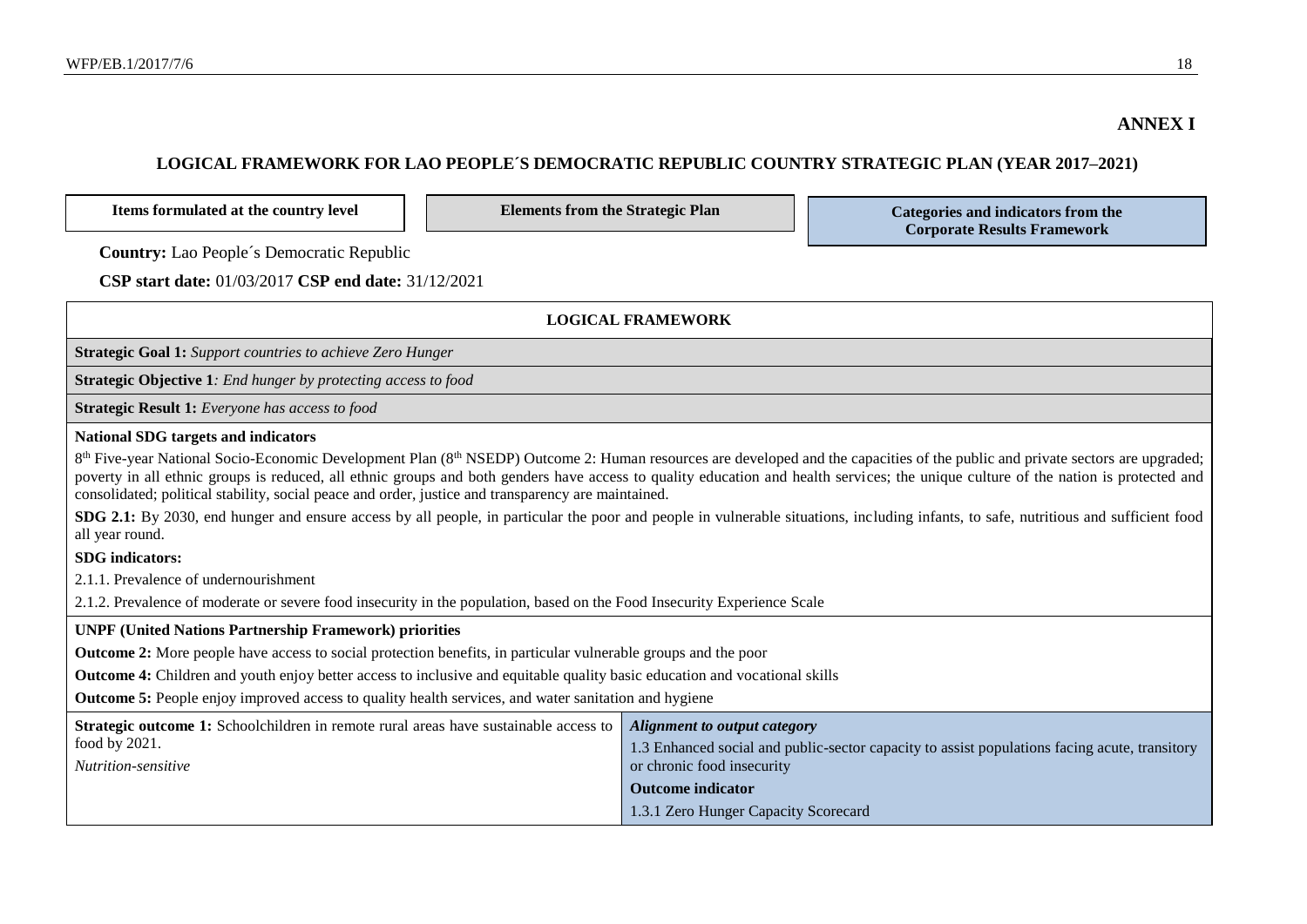| <b>LOGICAL FRAMEWORK</b>                                                                                                                                                                                                                                                                                                                                                                                                                                                                                                                                                                                                                                                                                                                                                                                                                                                                                                                                                                                                                                            |                                                                                               |  |  |
|---------------------------------------------------------------------------------------------------------------------------------------------------------------------------------------------------------------------------------------------------------------------------------------------------------------------------------------------------------------------------------------------------------------------------------------------------------------------------------------------------------------------------------------------------------------------------------------------------------------------------------------------------------------------------------------------------------------------------------------------------------------------------------------------------------------------------------------------------------------------------------------------------------------------------------------------------------------------------------------------------------------------------------------------------------------------|-----------------------------------------------------------------------------------------------|--|--|
| <b>Output 1:</b> Capacity development to enhance communities and the public sector in<br>overcoming acute and transitory food insecurity<br>Contributes to SDG 4                                                                                                                                                                                                                                                                                                                                                                                                                                                                                                                                                                                                                                                                                                                                                                                                                                                                                                    | <b>Alignment to output category</b><br>C. Capacity development and technical support provided |  |  |
| <b>Output 2:</b> Food assistance for WFP-targeted schools                                                                                                                                                                                                                                                                                                                                                                                                                                                                                                                                                                                                                                                                                                                                                                                                                                                                                                                                                                                                           | <b>Alignment to output category</b><br>A2. Conditional resources transferred                  |  |  |
| Activity 1: Provide policy support, technical assistance and transfer of capacities to the<br>Government                                                                                                                                                                                                                                                                                                                                                                                                                                                                                                                                                                                                                                                                                                                                                                                                                                                                                                                                                            | <b>Alignment to activity category</b><br>Institutional capacity strengthening activities      |  |  |
| <b>Activity 2:</b> Accelerate implementation of the Government's plan of action for the<br>school meals programme                                                                                                                                                                                                                                                                                                                                                                                                                                                                                                                                                                                                                                                                                                                                                                                                                                                                                                                                                   | Alignment to activity category<br>School meal activities                                      |  |  |
| Activity 3: Support a national process for the hand-over of school meals to communities                                                                                                                                                                                                                                                                                                                                                                                                                                                                                                                                                                                                                                                                                                                                                                                                                                                                                                                                                                             | <b>Alignment to activity category</b><br>School meal activities                               |  |  |
| <b>Strategic Goal 1:</b> Support countries to achieve zero hunger                                                                                                                                                                                                                                                                                                                                                                                                                                                                                                                                                                                                                                                                                                                                                                                                                                                                                                                                                                                                   |                                                                                               |  |  |
| <b>Strategic Objective 2: Improve nutrition</b>                                                                                                                                                                                                                                                                                                                                                                                                                                                                                                                                                                                                                                                                                                                                                                                                                                                                                                                                                                                                                     |                                                                                               |  |  |
| <b>Strategic Result 2:</b> No one suffers from malnutrition                                                                                                                                                                                                                                                                                                                                                                                                                                                                                                                                                                                                                                                                                                                                                                                                                                                                                                                                                                                                         |                                                                                               |  |  |
| <b>National SDG targets and indicators</b><br>8 <sup>th</sup> Five-year National Socio-Economic Development Plan (8 <sup>th</sup> NSEDP) Outcome 2: Human resources are developed and the capacities of the public and private sectors is upgraded;<br>poverty in all ethnic groups is reduced, all ethnic groups and both genders have access to quality education and health services; the unique culture of the nation is protected and<br>consolidated; political stability, social peace and order, justice and transparency are maintained.<br>SDG 2.2: By 2030, end all forms of malnutrition, including achieving, by 2025, the internationally agreed targets on stunting and wasting in children under 5 years of age, and address<br>the nutritional needs of adolescent girls, pregnant and lactating women and older persons.<br><b>SDG</b> indicators:<br>2.2.1. Prevalence of stunting (height for age <-2 standard deviation from the median of the World Health Organization (WHO) Child Growth Standards) among children under<br>5 years of age. |                                                                                               |  |  |
| <b>UNPF (United Nations Partnership Framework) priorities</b>                                                                                                                                                                                                                                                                                                                                                                                                                                                                                                                                                                                                                                                                                                                                                                                                                                                                                                                                                                                                       |                                                                                               |  |  |
| <b>Outcome 5:</b> People enjoy improved access to quality health services, and water sanitation and hygiene                                                                                                                                                                                                                                                                                                                                                                                                                                                                                                                                                                                                                                                                                                                                                                                                                                                                                                                                                         |                                                                                               |  |  |

**Outcome 6:** The most vulnerable people benefit from improved food security and nutrition

Outcome 7: Institutions and policies at national and local level support the delivery of quality services that better respond to people's needs.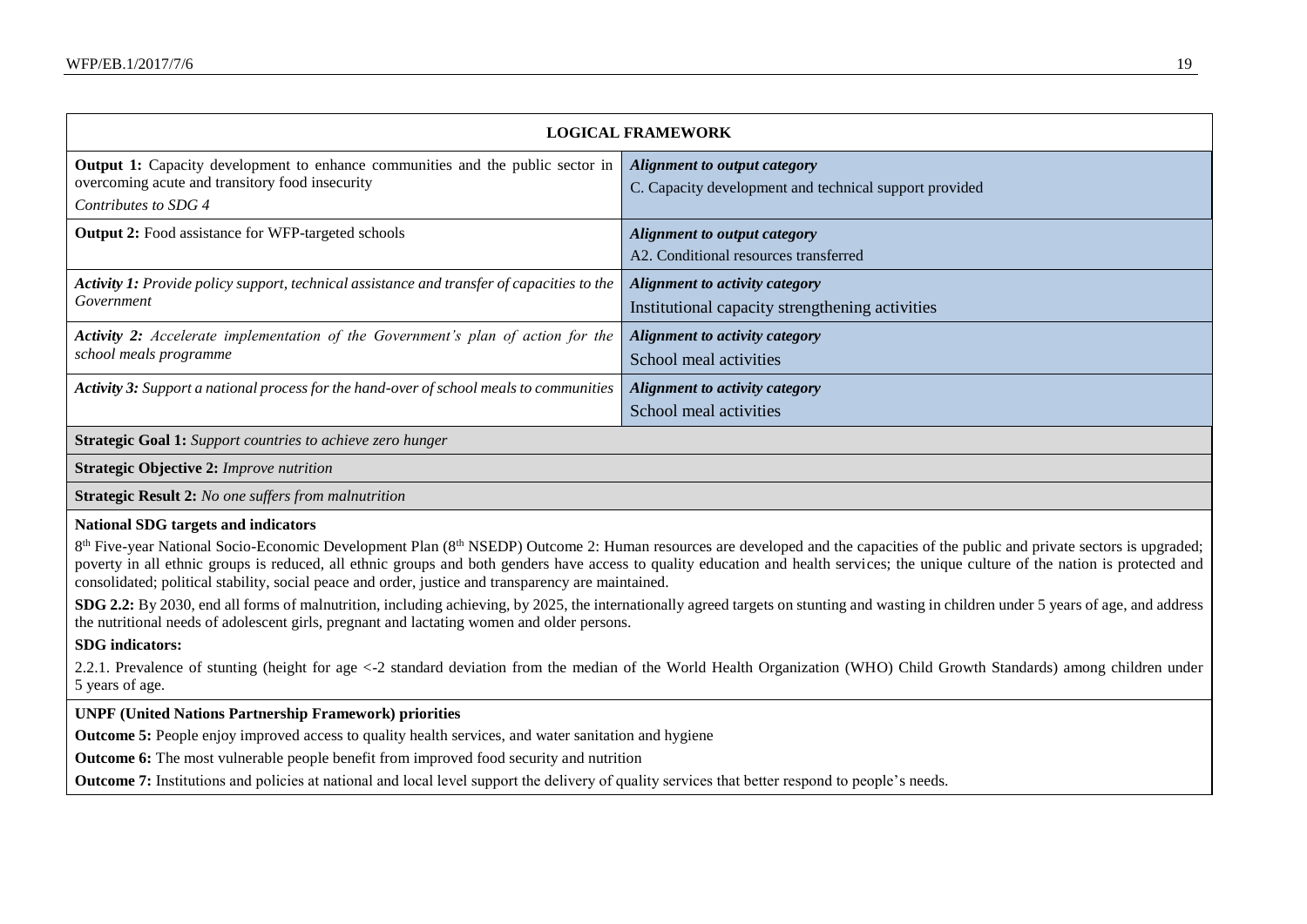| <b>LOGICAL FRAMEWORK</b>                                                                                                                                                 |                                                                                                                                                                                                                                                                                                                                         |  |  |  |
|--------------------------------------------------------------------------------------------------------------------------------------------------------------------------|-----------------------------------------------------------------------------------------------------------------------------------------------------------------------------------------------------------------------------------------------------------------------------------------------------------------------------------------|--|--|--|
| <b>Strategic outcome 2:</b> Stunting levels among children under 2 in provinces with high<br>levels of malnutrition meet national targets by 2025<br>Nutrition-sensitive | <b>Alignment to outcome category</b><br>2.1. Improved consumption of high-quality, nutrient-dense foods among targeted individuals<br>Outcome indicator<br>2.1.1. Proportion of eligible population that participates in programme (coverage)<br>2.1.3. Proportion of children 6–23 months of age who receive a minimum acceptable diet |  |  |  |
| <b>Output 1:</b> Technical assistance to improve nutrition among targeted populations                                                                                    | <b>Alignment to output category</b><br>C. Capacity development and technical support provided                                                                                                                                                                                                                                           |  |  |  |
| Output 2: Food assistance for pregnant and lactating women, and for children<br>aged 6-23 months                                                                         | <b>Alignment to output category</b><br>B. Nutritious foods provided                                                                                                                                                                                                                                                                     |  |  |  |
| Activity 1: Provide technical assistance for evidence-based policy dialogue                                                                                              | Alignment to activity category<br>Institutional capacity strengthening activities                                                                                                                                                                                                                                                       |  |  |  |
| Activity 2: Develop a social behaviour change communication and establish farmer<br>nutrition schools                                                                    | Alignment to activity category<br>Individual capacity strengthening activities                                                                                                                                                                                                                                                          |  |  |  |
| Output 3: Establishment and strengthening of access to local food farmers for<br>communities                                                                             | <b>Alignment to output category</b><br>F. Purchases from smallholders completed                                                                                                                                                                                                                                                         |  |  |  |
| Activity 1: Stimulate access to local specialized nutritious food for children<br>aged 6–23 months                                                                       | Alignment to activity category<br>Malnutrition prevention activities                                                                                                                                                                                                                                                                    |  |  |  |
| <b>Strategic Goal 1:</b> Support countries to achieve zero hunger                                                                                                        |                                                                                                                                                                                                                                                                                                                                         |  |  |  |
| <b>Strategic Objective 3: Achieve food security</b>                                                                                                                      |                                                                                                                                                                                                                                                                                                                                         |  |  |  |
| Strategic Result 4: Food systems are sustainable                                                                                                                         |                                                                                                                                                                                                                                                                                                                                         |  |  |  |
| <b>National SDG targets and indicators</b>                                                                                                                               | 8 <sup>th</sup> Five-year National Socio-Economic Development Plan (8 <sup>th</sup> NSEDP) Outcome 3: Natural resources and the environment are effectively protected and utilized according to green-                                                                                                                                  |  |  |  |

growth and sustainable principles; there is readiness to cope with natural disasters and the effects of climate change and for reconstruction following natural disasters.

**SDG** 2.4: By 2030, ensure sustainable food production systems and implement resilient agricultural practices that increase productivity and production, that help maintain ecosystems, that strengthen capacity for adaptation to climate change, extreme weather, drought, flooding and other disasters and that progressively improve land and soil quality

## **SDG indicator:**

1.4.1. Proportion of agricultural area under productive and sustainable agriculture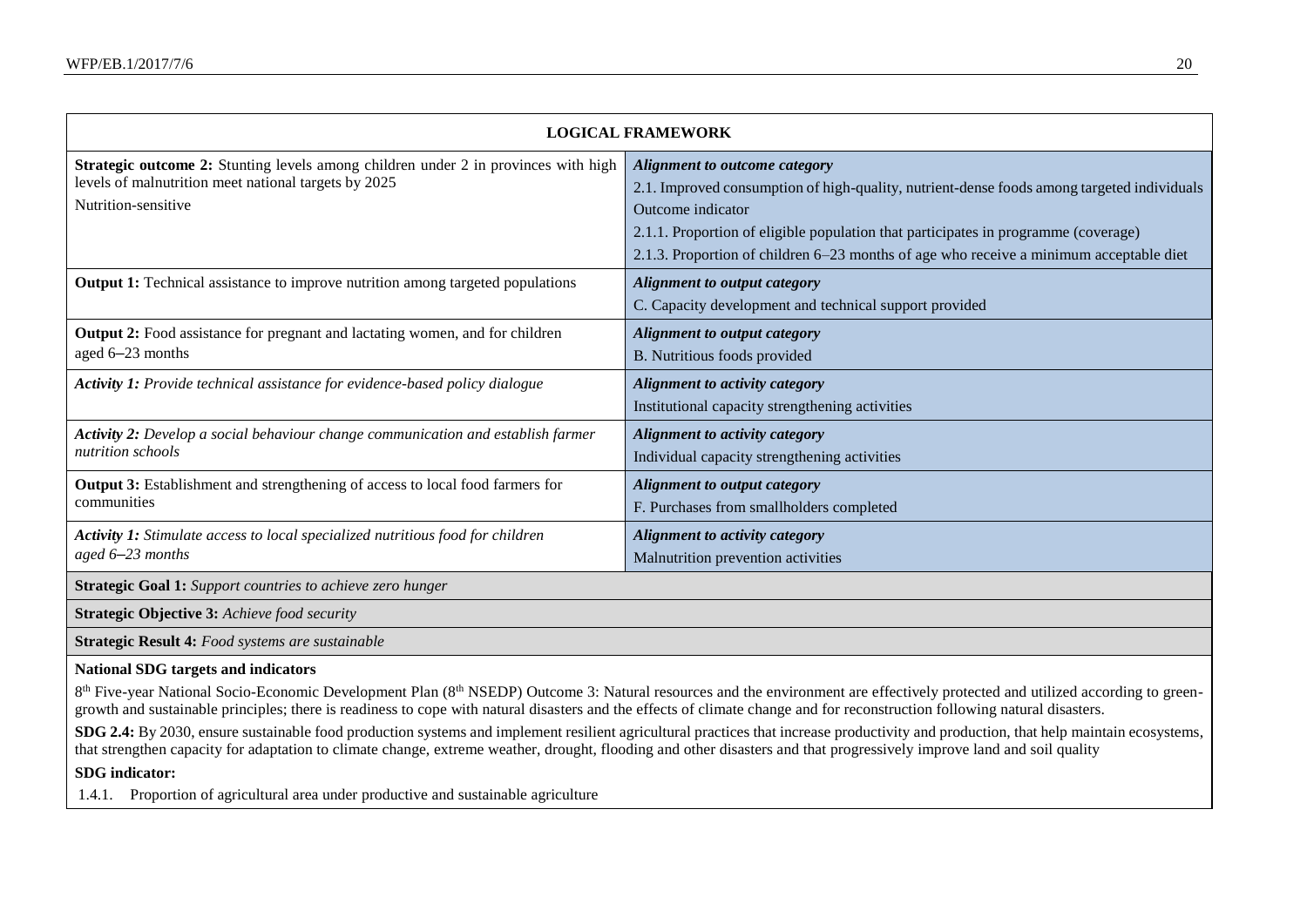| <b>LOGICAL FRAMEWORK</b>                                                                                                                                                                                                                                                                                                                                                                                                            |                                                                                                                                                                                                                                                                                                                                                                                                        |  |  |
|-------------------------------------------------------------------------------------------------------------------------------------------------------------------------------------------------------------------------------------------------------------------------------------------------------------------------------------------------------------------------------------------------------------------------------------|--------------------------------------------------------------------------------------------------------------------------------------------------------------------------------------------------------------------------------------------------------------------------------------------------------------------------------------------------------------------------------------------------------|--|--|
| <b>UNPF</b> priorities<br><b>Outcome 1:</b> All women and men have increased opportunities for decent livelihoods and jobs<br>Outcome 3: Forests and other ecosystems are protected and enhanced, and people are less vulnerable to climate-related events and disasters<br><b>Outcome 7:</b> Institutions and policies at national and local level support the delivery of quality services that better respond to people's needs. |                                                                                                                                                                                                                                                                                                                                                                                                        |  |  |
| Strategic outcome 3: Vulnerable households in climate-sensitive districts are more<br>resilient to seasonal and long-term shocks and stresses                                                                                                                                                                                                                                                                                       | Alignment to outcome category<br>4.1. Improved household adaptation and resilience to climate and other shocks.<br><b>Outcome</b> indicators:<br>4.1.1. Food consumption score (FCS), disaggregated by sex of head of household<br>4.1.2. Coping Strategy Index (CSI)<br>4.1.6. Proportion of targeted communities where there is evidence of improved capacity to<br>manage climate shocks and risks. |  |  |
| <b>Output 1:</b> Technical assistance and capacity development to improve households'<br>adaptation and resilience to climate and other shocks<br>Contributes to SDG 13.3                                                                                                                                                                                                                                                           | <b>Alignment to output category</b><br>C. Capacity development and technical support provided                                                                                                                                                                                                                                                                                                          |  |  |
| Output 2: Food and CBTs for participants in food assistance-for-assets activities                                                                                                                                                                                                                                                                                                                                                   | <b>Alignment to output category</b><br>A.2. Conditional resources transferred                                                                                                                                                                                                                                                                                                                          |  |  |
| <b>Activity 1:</b> Build community resilience through the creation of productive assets and<br>sustainable livelihood opportunities                                                                                                                                                                                                                                                                                                 | Alignment to activity category<br>Asset creation and livelihood support activities                                                                                                                                                                                                                                                                                                                     |  |  |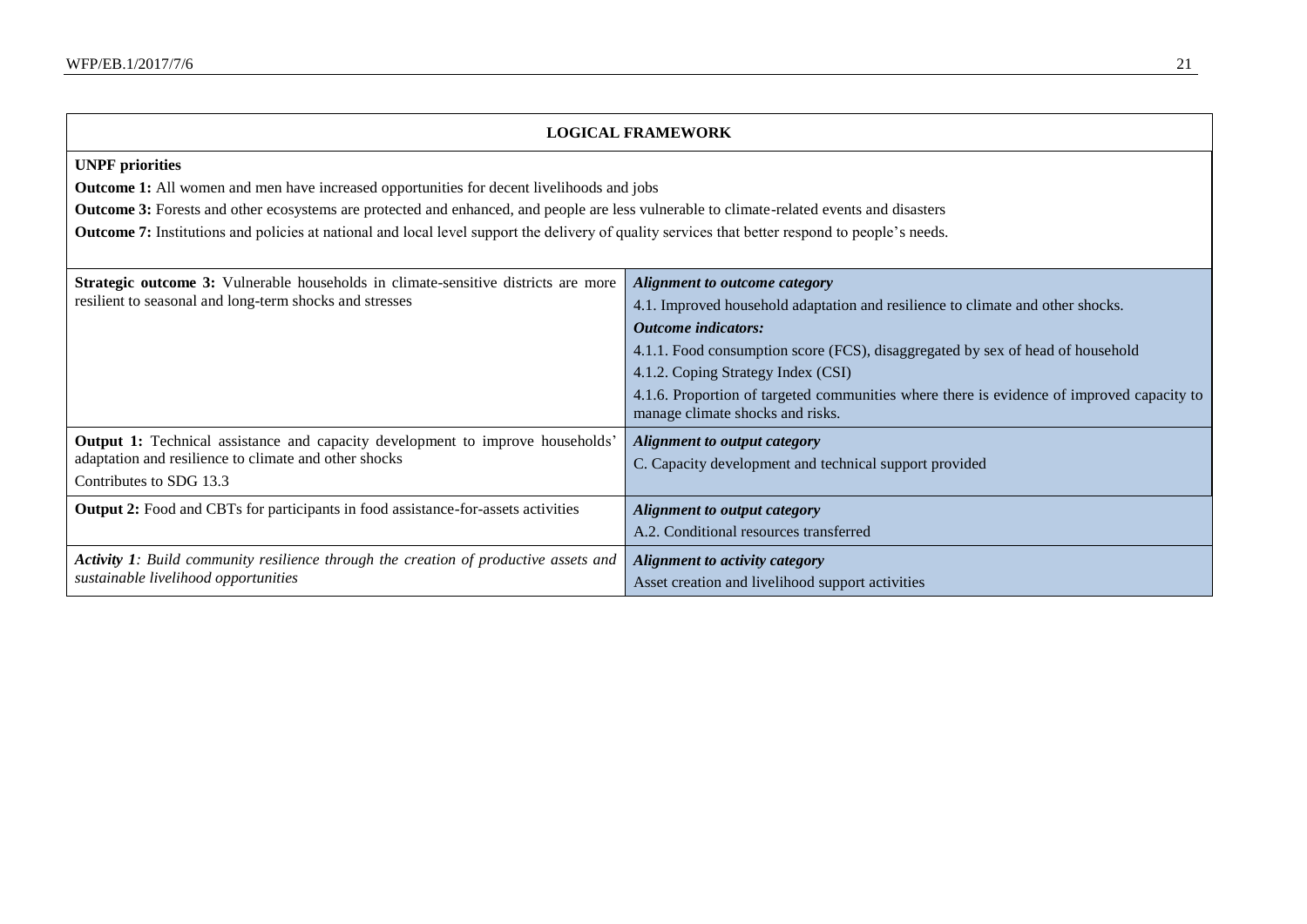#### **LOGICAL FRAMEWORK**

#### **Strategic Goal 2: Partner to support implementation of the SDGs**

#### **Strategic Objective 4: Support SDG implementation**

#### **Strategic Result 5: Developing countries have strengthened capacity to implement the SDGs**

#### **National SDG targets and indicators**

8<sup>th</sup> Five-Year National Socio-Economic Development Plan (8<sup>th</sup> NSEDP) Outcome 2: Human resources are developed and the capacities of the public and private sectors are upgraded; poverty in all ethnic groups is reduced, all ethnic groups and both genders have access to quality education and health services; the unique culture of the nation is protected and consolidated; political stability, social peace and order, justice and transparency are maintained.

**SDG 17.9.** Enhance international support for implementing effective and targeted capacity-building in developing countries to support national plans to implement all the SDGs, including through North-South, South-South, and triangular cooperation.

#### **SDG indicator:**

17.9.1 Dollar value of financial and technical assistance (including through North-South, South-South, and triangular cooperation) committed to developing countries.

#### **UNPF (United Nations Partnership Framework) priorities**

**Outcome 6:** The most vulnerable people benefit from improved food security and nutrition

**Outcome 7:** Institutions and policies at national and local level support the delivery of quality services that better respond to people's needs.

| <b>Strategic outcome 4:</b> National and local governance institutions are strengthened to | Alignment to outcome category                                                           |
|--------------------------------------------------------------------------------------------|-----------------------------------------------------------------------------------------|
| improve service delivery, especially in hard-to-reach areas by 2025                        | 5.1 Enhanced capacities of public and private institutions and systems, including local |
|                                                                                            | responders, to identify, target and assist food-insecure and nutritionally vulnerable   |
|                                                                                            | populations                                                                             |
|                                                                                            | <b>Outcome indicator</b>                                                                |
|                                                                                            | 5.1.1 Zero Hunger Capacity Scorecard                                                    |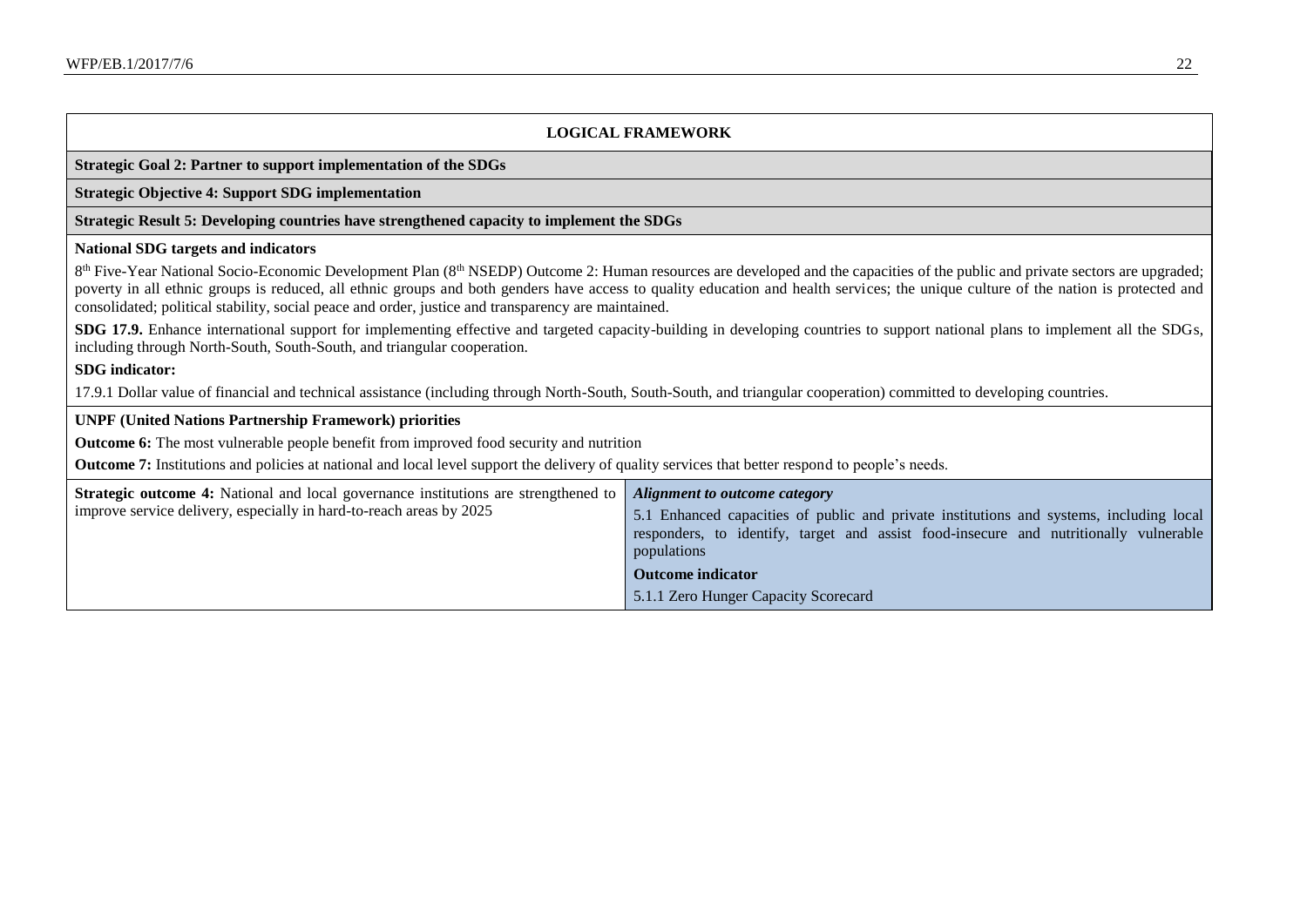| <b>LOGICAL FRAMEWORK</b>                                                                                                                                    |                                                 |  |  |
|-------------------------------------------------------------------------------------------------------------------------------------------------------------|-------------------------------------------------|--|--|
| <b>Output 1:</b> Technical assistance and capacity development to improve service delivery<br>for food-insecure and nutritionally vulnerable populations    | Alignment to output category                    |  |  |
| Output 1 contributes to SDG 5.5.                                                                                                                            | K. Partnerships supported                       |  |  |
| Activity 1: Invest in national capacity for food and nutrition security governance                                                                          | Alignment to activity category                  |  |  |
|                                                                                                                                                             | Institutional capacity-strengthening activities |  |  |
| <b>Activity 2:</b> Enable communities to lead and own their food and nutrition security                                                                     | Alignment to activity category                  |  |  |
|                                                                                                                                                             | Institutional capacity-strengthening activities |  |  |
| <b>Activity 3:</b> Augment government capacity at all levels to prepare for and efficiently                                                                 | Alignment to activity category                  |  |  |
| respond to natural disasters                                                                                                                                | Institutional capacity-strengthening activities |  |  |
| <b>Cross-cutting results:</b>                                                                                                                               |                                                 |  |  |
| C.1 Affected populations are able to hold WFP and partners accountable for meeting their hunger needs in a manner that reflects their views and preferences |                                                 |  |  |
| C.2 Affected populations are able to benefit from WFP programmes in a manner that ensures and promotes their safety, dignity and integrity                  |                                                 |  |  |

C.3 Improved gender equality and women's empowerment among WFP-assisted population

C.4 Targeted communities benefit from WFP programmes in a manner that does not harm the environment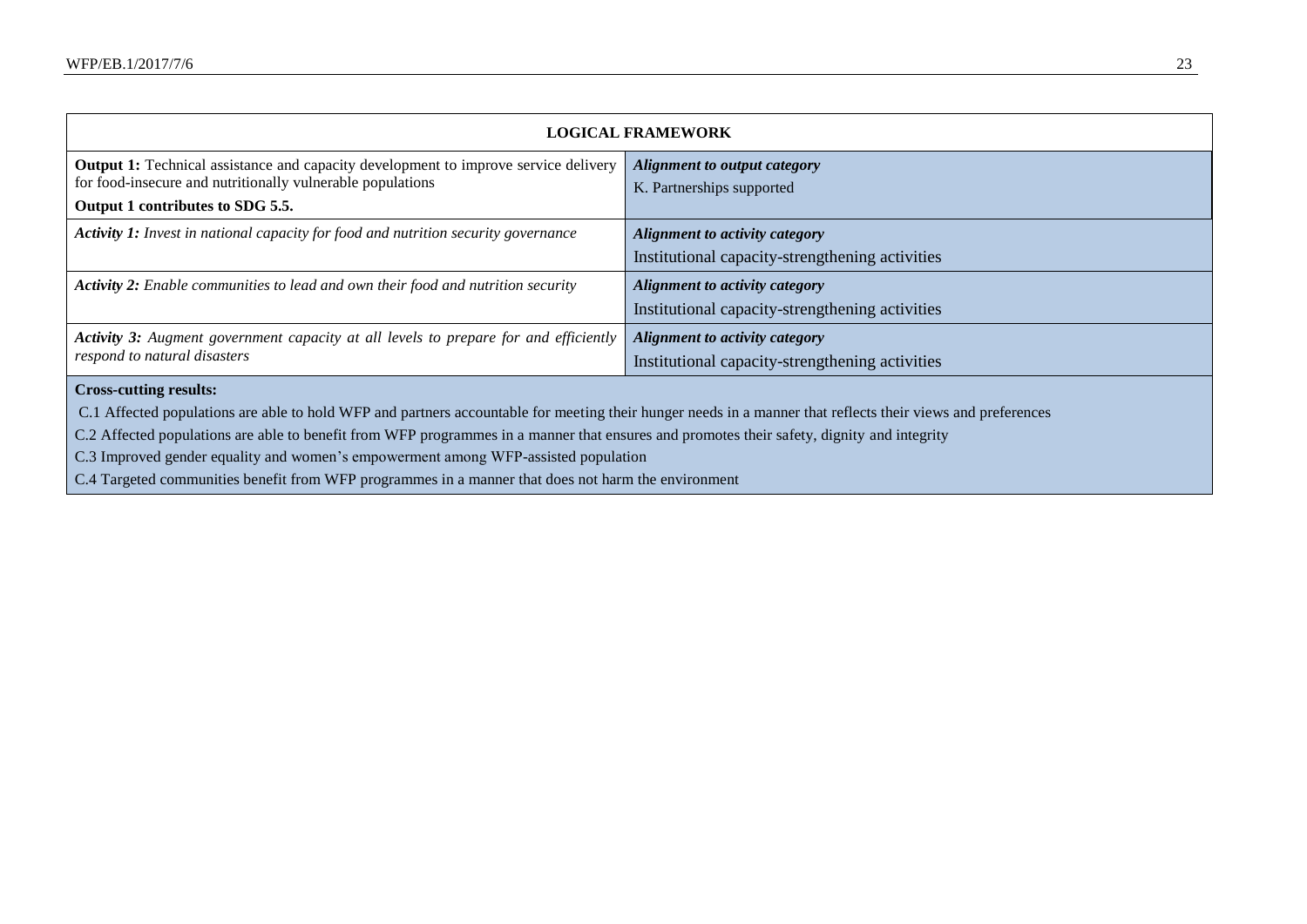## **ANNEX II**

| <b>INDICATIVE COST BREAKDOWN (USD)</b>             |                                                             |                                                                |                                                             |                                                                 |               |  |
|----------------------------------------------------|-------------------------------------------------------------|----------------------------------------------------------------|-------------------------------------------------------------|-----------------------------------------------------------------|---------------|--|
| <b>WFP Strategic</b><br><b>Results/SDG Targets</b> | <b>Strategic</b><br><b>Result 1</b><br>(SDG)<br>target 2.1) | <b>Strategic</b><br><b>Result 2</b><br>(SDG)<br>target $2.2$ ) | <b>Strategic</b><br><b>Result 4</b><br>(SDG)<br>target 2.4) | <b>Strategic</b><br><b>Result 5</b><br>(SDG)<br>target<br>17.9) | <b>Total</b>  |  |
| <b>WFP Strategic</b><br>outcomes                   | 1                                                           | $\overline{2}$                                                 | 3                                                           | $\overline{\mathbf{4}}$                                         |               |  |
| <b>Focus area</b>                                  | <b>Root causes</b>                                          | <b>Root causes</b>                                             | <b>Resilience-</b><br>building                              | <b>Root</b><br>causes                                           |               |  |
| Transfer                                           | 35 715 353                                                  | 16 731 606                                                     | 6 224 727                                                   | 3 304 568                                                       | 61 976 254    |  |
| Implementation                                     | 5 1 1 4 4 5 8                                               | 3 0 29 6 58                                                    | 849 959                                                     | 634 020                                                         | 9628095       |  |
| Adjusted direct support<br>costs                   | 4 648 947                                                   | 2 2 5 7 9 9 1                                                  | 804 526                                                     | 445 030                                                         | 8 156 495     |  |
| <b>Subtotal</b>                                    | 45 478 759                                                  | 22 019 255                                                     | 7879212                                                     | 4 383 618                                                       | 79 760 844    |  |
| Indirect support<br>costs(7%)                      | 3 183 5 13                                                  | 1 541 348                                                      | 551 545                                                     | 306 853                                                         | 5 5 8 3 2 5 9 |  |
| <b>TOTAL</b>                                       | 48 66 272                                                   | 23 560 603                                                     | 8 430 757                                                   | 4 690 472                                                       | 85 344 103    |  |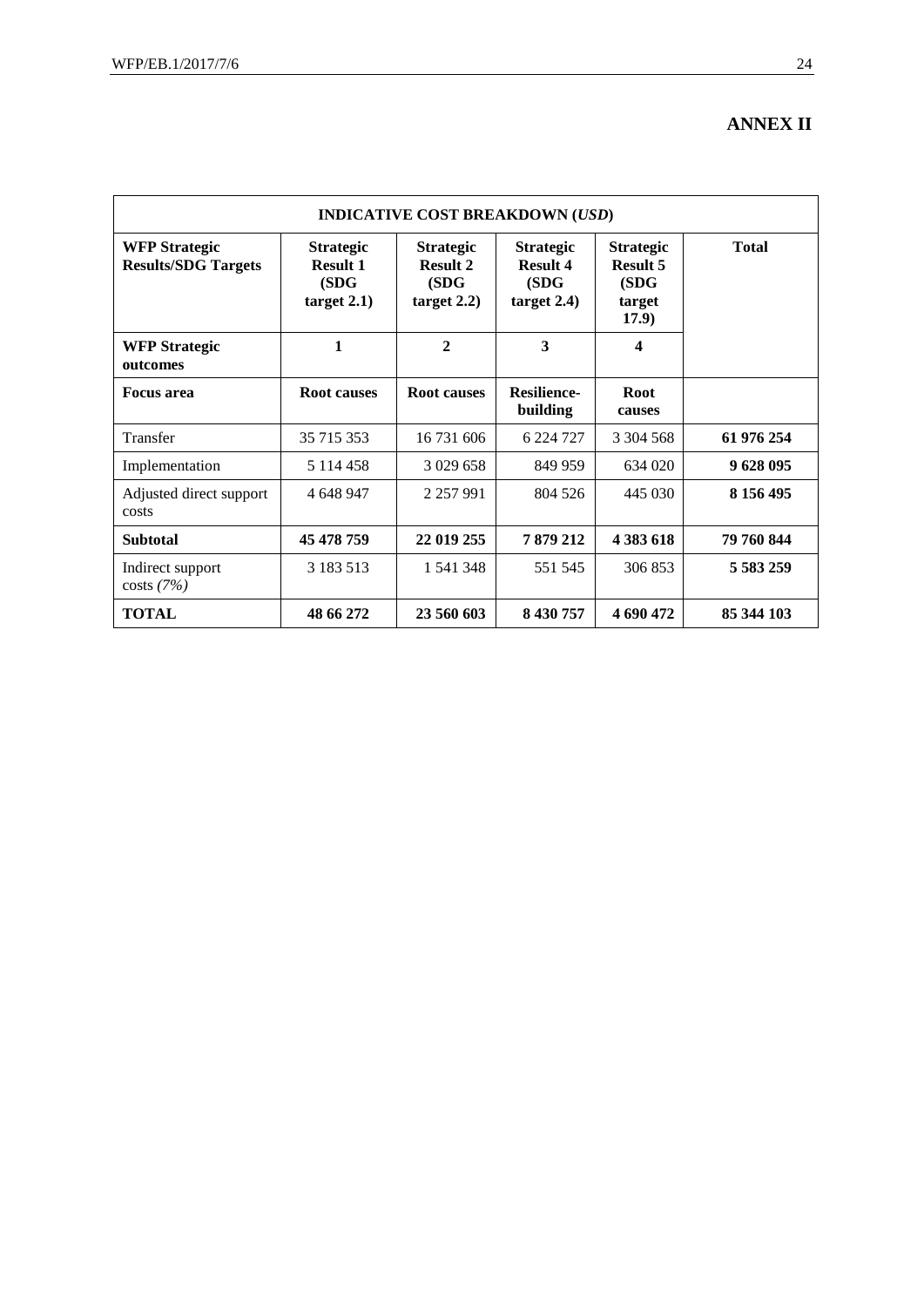## **ANNEX III**



The designations employed and the presentation of material in this publication do not imply the expression of any opinion whatsoever on the part of the World Food Programme (WFP) concerning the legal status of any country, territory, city or area or of its frontiers or boundaries.